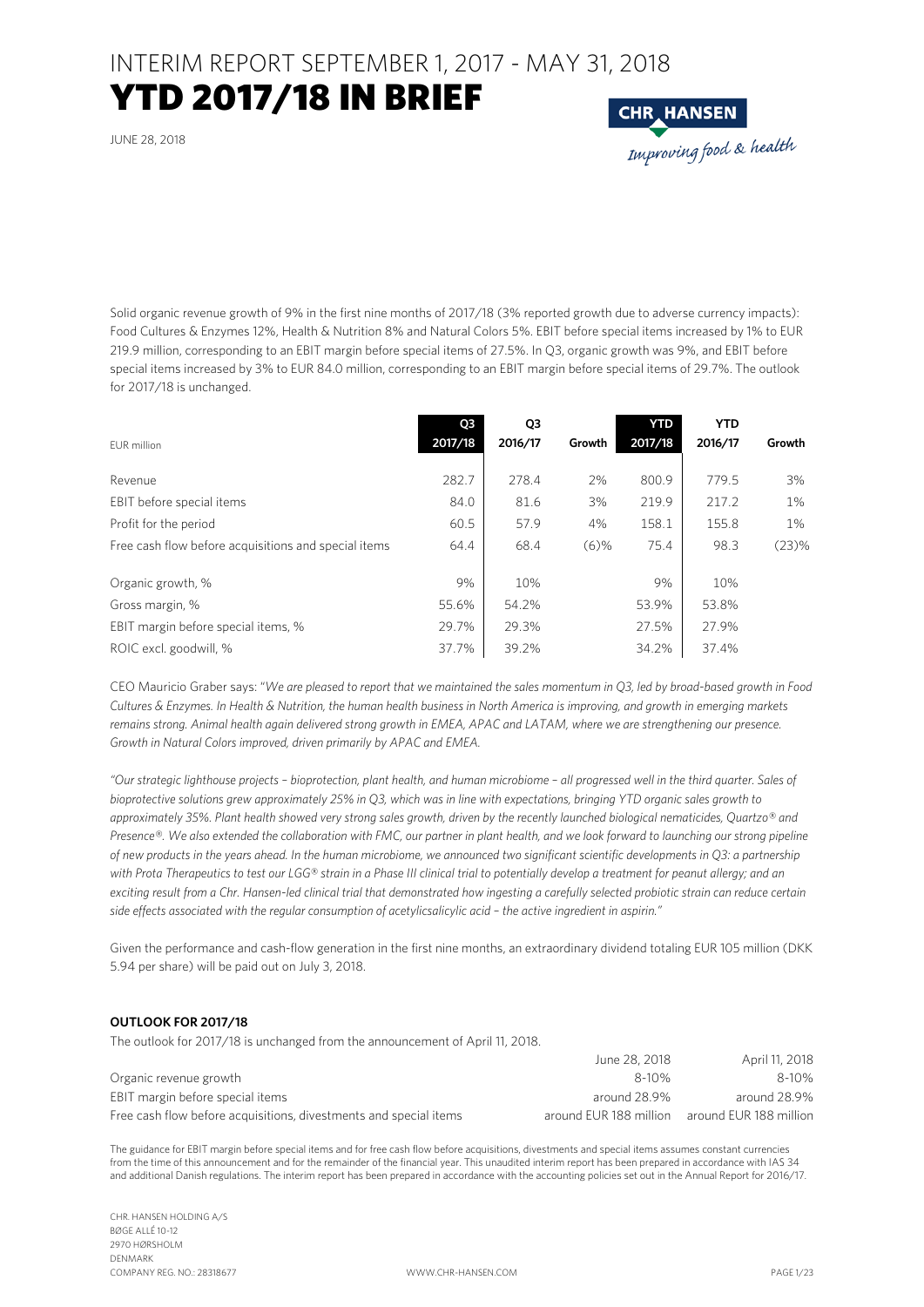### FINANCIAL HIGHLIGHTS AND KEY FIGURES



|                                                      | Q3      | Q3      |         | <b>YTD</b> | <b>YTD</b> |         |
|------------------------------------------------------|---------|---------|---------|------------|------------|---------|
|                                                      | 2017/18 | 2016/17 | Growth  | 2017/18    | 2016/17    | Growth  |
| Income statement, EUR million                        |         |         |         |            |            |         |
| Revenue                                              | 282.7   | 278.4   | 2%      | 800.9      | 779.5      | 3%      |
| Gross profit                                         | 157.1   | 150.9   | 4%      | 431.7      | 419.2      | 3%      |
| EBITDA before special items                          | 100.3   | 96.5    | 4%      | 267.5      | 260.7      | 3%      |
| EBIT before special items                            | 84.0    | 81.6    | 3%      | 219.9      | 217.2      | 1%      |
| Special items                                        |         | (0.4)   | (100)%  |            | (1.4)      | (100)%  |
| EBIT                                                 | 84.0    | 81.2    | 3%      | 219.9      | 215.8      | 2%      |
| Profit for the period                                | 60.5    | 57.9    | 4%      | 158.1      | 155.8      | 1%      |
| <b>Financial position, EUR million</b>               |         |         |         |            |            |         |
| Total assets                                         |         |         |         | 1,848.2    | 1,791.8    |         |
| Invested capital                                     |         |         |         | 1,665.3    | 1,605.3    |         |
| Net working capital                                  |         |         |         | 237.8      | 206.1      |         |
| Equity                                               |         |         |         | 809.5      | 798.7      |         |
| Net interest-bearing debt                            |         |         |         | 672.6      | 629.0      |         |
| Cash flow and investments, EUR million               |         |         |         |            |            |         |
| Cash flow from operating activities                  | 92.0    | 90.5    | 2%      | 147.9      | 160.3      | $(8)$ % |
| Cash flow used for investing activities              | (27.6)  | (22.3)  | (24)%   | (72.6)     | (142.4)    | 49%     |
| Free cash flow                                       | 64.4    | 68.2    | $(6)$ % | 75.3       | 17.9       | 321%    |
| Free cash flow before acquisitions and special items | 64.4    | 68.4    | $(6)$ % | 75.4       | 98.3       | (23)%   |
| Earnings per share, EUR                              |         |         |         |            |            |         |
| EPS, diluted                                         | 0.46    | 0.44    | 5%      | 1.20       | 1.17       | 3%      |
| Key ratios                                           |         |         |         |            |            |         |
| Organic growth, % *                                  | 9       | 10      |         | 9          | 10         |         |
| Gross margin, %                                      | 55.6    | 54.2    |         | 53.9       | 53.8       |         |
| Operating expenses, %                                | 25.9    | 24.9    |         | 26.4       | 25.9       |         |
| EBITDA margin before special items, %                | 35.5    | 34.7    |         | 33.4       | 33.4       |         |
| EBIT margin before special items, %                  | 29.7    | 29.3    |         | 27.5       | 27.9       |         |
| EBIT margin, %                                       | 29.7    | 29.1    |         | 27.5       | 27.7       |         |
| ROIC excl. goodwill, %                               | 37.7    | 39.2    |         | 34.2       | 37.4       |         |
| ROIC, %                                              | 20.3    | 20.2    |         | 18.1       | 19.0       |         |
| NWC, %                                               | 21.9    | 19.9    |         | 21.9       | 19.9       |         |
| R&D, %                                               | 7.3     | 6.7     |         | 7.5        | 7.0        |         |
| Capital expenditures, %                              | 9.8     | $8.0\,$ |         | 9.1        | 9.2        |         |
| Net debt to EBITDA before special items              |         |         |         | 1.8x       | 1.8x       |         |

\*Organic growth: Increase in revenue adjusted for sales reduction, acquisitions and divestments, and measured in local currency.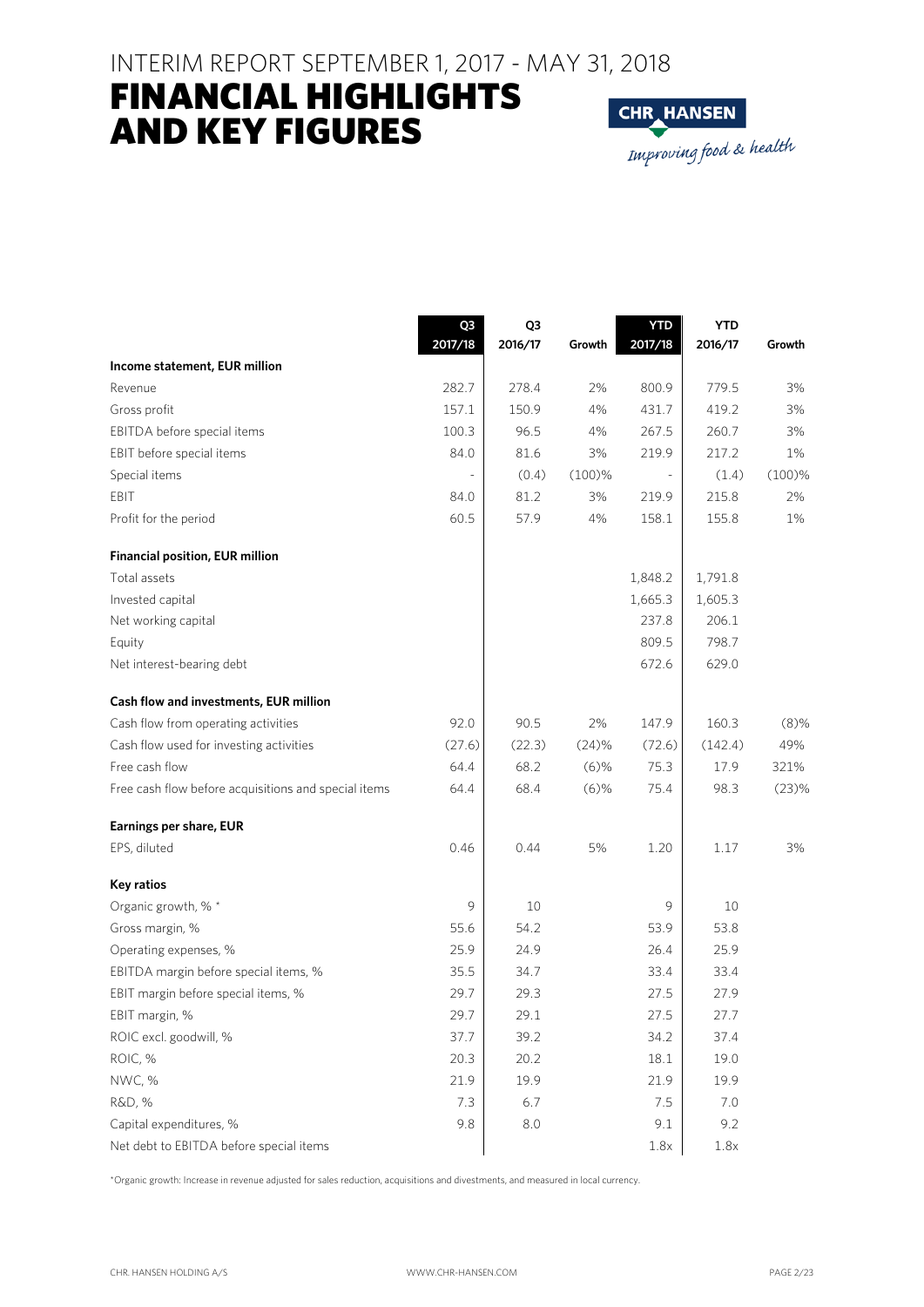### YTD 2017/18 RESULTS





#### **MARKET DEVELOPMENT**

During the first nine months of 2017/18, the end markets for fermented milk grew by around 3%, driven by Asia-Pacific, the Middle East and Africa, while certain key markets in the EU showed little or no growth, and the US declined slightly. The global market for cheese grew by slightly above 2%, driven by continued high production in the US.

The human probiotic market continues to grow, driven by increased consumer awareness leading to higher penetration in all regions, with emerging markets seeing the highest growth rates. Market conditions in dietary supplements in North America are challenging due to an increased number of suppliers and new sales channels. However, the category is still growing solidly.

The market for microbial-based solutions for animal health developed favorably, supported by increased focus on reducing the use of antibiotics in livestock production. However, healthy farm economics are important for increasing market penetration, and certain markets are currently challenging, e.g. the dairy market in North America.

Conversion to natural colors and coloring foods continued across most segments, driven by increased consumer demand for more natural products, especially in newly launched products for the prepared food and beverage industry.

#### **REVENUE**

Organic growth was 9%, and adjusting for a negative currency impact of 6%, corresponded to a revenue increase of 3% to EUR 801 million. Organic growth was primarily driven by volume/mix effects, with around 2% coming from price increases in local currencies. The price increases were mainly achieved by using EUR-based pricing in certain countries to protect EBIT from depreciating currencies.

#### **REVENUE GROWTH BY BUSINESS** - YTD **REVENUE GROWTH BY REGION** - YTD  $6%$ 13% 2% 3% 8% 3% 17% 17% 9% -5% 0% 5% 10% 15% 20% 25% **EUR** growth **Organic growth**

-8%<br>North  $-10%$  $FMAFA$ America APAC LATAM CH Group

In Q3, organic growth was 9%, and adjusting for a negative currency impact of 7%, corresponded to a revenue increase of 2%, primarily driven by volume/mix effects.

| <b>REVENUE</b>           | O3<br>2017/18 2017/18 | TD    |
|--------------------------|-----------------------|-------|
| Organic growth (vol/mix) | 6%                    | 7%    |
| Organic growth (price)   | 3%                    | 2%    |
| Organic growth           | 9%                    | 9%    |
| Currencies               | $-7%$                 | $-6%$ |
| <b>EUR</b> growth        | 2%                    | 3%    |

### **REVENUE BY REGION**

#### **EMEA (Europe, Middle East and Africa)**

Organic growth was 8%, and adjusting for a negative currency impact of 2%, corresponded to a revenue increase of 6%, driven by strong growth in bioprotection, animal health, enzymes, meat and fermented milk. Cheese delivered good growth, while probiotics for fermented milk and Natural Colors showed modest growth. Revenue from human health decreased compared to last year due to inventory reductions at a key customer in infant formula.

In Q3, organic growth was 10%, and adjusting for a negative currency impact of 4%, corresponded to a revenue increase of 6%. Fermented milk, bioprotection, enzymes and animal health delivered strong growth, while meat, cheese and Natural Colors showed solid growth. Probiotics for fermented milk decreased due to timing. Revenue from human health decreased compared to last year due to inventory reductions by a key customer in infant formula.

#### **North America**

Organic growth was 3%, and adjusting for a negative currency impact of 11%, corresponded to a revenue decrease of 8%, driven by strong growth in bioprotection, cheese, fermented milk and meat. Animal health and enzymes delivered solid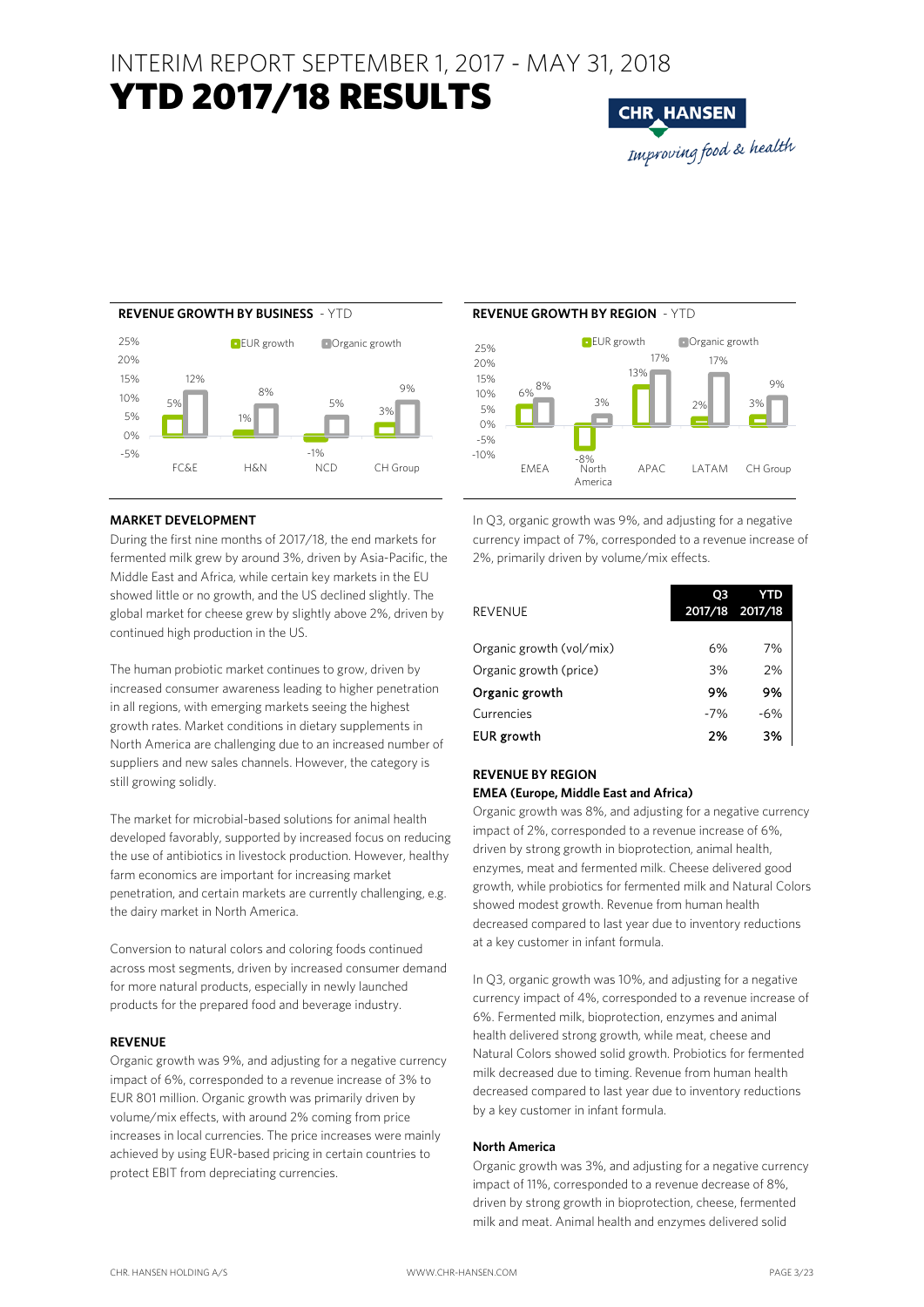### YTD 2017/18 RESULTS



growth. Revenue from human health decreased compared to last year due to temporary impacts from inventory reductions at key customers, and to a lesser degree increased competition within dietary supplements containing probiotics. Natural Colors was flat, impacted by a soft market for fruit preparations for dairy.

In Q3, organic growth was 2%, and adjusting for a negative currency impact of 11%, corresponded to a revenue decline of 9%. Food Cultures & Enzymes showed solid growth. In human health, the temporary headwind in dietary supplements appears to be bottoming out, and infant formula probiotics grew very strongly. Animal health decreased compared to last year, as North American dairy farmers are facing headwinds.

#### **APAC (Asia-Pacific)**

Organic growth was 17%, and adjusting for a negative currency impact of 4%, corresponded to a revenue increase of 13%, driven by strong growth in fermented milk, dietary supplements and infant formula, animal health and Natural Colors. Enzymes showed good growth, while revenue from cheese decreased slightly compared to last year due to lower milk production in Australia. Growth in fermented milk was mainly driven by strong growth in China, although at a lower growth rate than in previous years as the base increased.

In Q3, organic growth was 11%, and adjusting for a negative currency impact of 4%, corresponded to a revenue increase of 7%. Fermented milk, dietary supplements and infant formula, animal health and Natural Colors delivered strong growth. Revenue from enzymes showed good growth, while probiotics for fermented milk decreased due to timing of orders.

#### **LATAM (Latin America)**

Organic growth was 17%, and adjusting for a negative currency impact of 15%, corresponded to a revenue increase of 2%, driven by strong growth in bioprotection, cheese, meat, enzymes, fermented milk, human health and plant health. Animal health showed modest growth. Revenue from Natural Colors decreased slightly compared to last year, due to the focus on higher value segments.

In Q3, organic growth was 20%, and adjusting for a negative currency impact of 20%, corresponded to a revenue on par with last year. Cheese, fermented milk, bioprotection, enzymes, animal health, human health and plant health delivered strong growth. Natural Colors decreased compared to last year.

#### **GROSS PROFIT**

Gross profit was EUR 432 million, up 3% on the first nine months of 2016/17. The gross margin increased by 0.1 % point to 53.9%, driven by a positive product mix in Health & Nutrition and improved production efficiencies in Food Cultures & Enzymes, partly offset by currencies. In Q3, gross profit was EUR 157 million, up 4% on 2016/17. The gross margin increased by 1.4 %-points to 55.6%, driven by a positive product mix in Health & Nutrition and improved production efficiencies and higher inventory in Food Cultures & Enzymes, partly offset by currencies.

#### **OPERATING EXPENSES (% OF REVENUE)**

Operating expenses totaled EUR 212 million (26.4%), compared to EUR 202 million (25.9%) in the first nine months of 2016/17.

Research & development (R&D) expenses including amortization and depreciation amounted to EUR 56 million (7.0%), compared to EUR 52 million (6.6%) in the first nine months of 2016/17.

Total R&D expenditures incurred amounted to EUR 60 million (7.5%), compared to EUR 55 million (7.0%) in the first nine months of 2016/17. The increase of EUR 5 million was driven by Nature's no. 1 initiatives, including bioprotection and LGG®, while currency impacted the increase relative to topline.

| EUR million               | YTD<br>2017/18 | YTD<br>2016/17 |
|---------------------------|----------------|----------------|
| R&D expenses (P&L)        | 56.2           | 51.6           |
| - Amortization            | 5.3            | 5.1            |
| - Impairment              |                |                |
| + Capitalization          | 8.9            | 8.4            |
| R&D expenditures incurred | 59.8           | 54.9           |

Sales & marketing expenses amounted to EUR 102 million (12.7%), compared to EUR 100 million (12.8%) in the first nine months of 2016/17.

Administrative expenses amounted to EUR 54 million (6.8%), compared to EUR 54 million (6.9%) in the first nine months of 2016/17.

Net other operating income/expenses was an income of EUR 1 million, compared to an income of EUR 4 million in the first nine months of 2016/17. The income in 2016/17 was extraordinarily high, driven by the sale of a property in Argentina in Q1.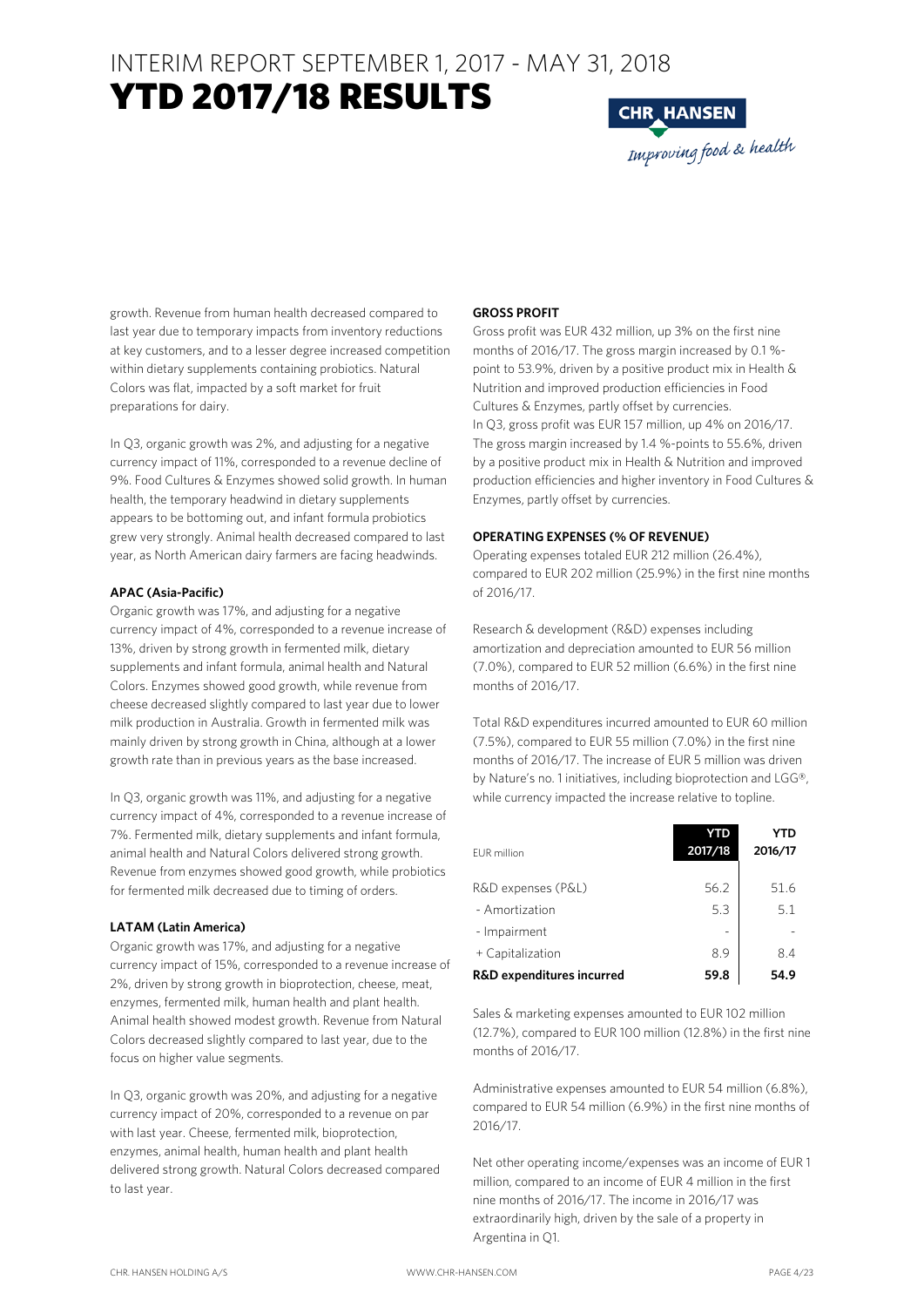### YTD 2017/18 RESULTS







In Q3, operating expenses were EUR 73 million (25.9%), compared to EUR 69 million (24.9%) in 2016/17.

#### **OPERATING PROFIT (EBIT) BEFORE SPECIAL ITEMS**

EBIT before special items amounted to EUR 220 million, compared to EUR 217 million in the first nine months of 2016/17. The increase was mainly due to the higher gross profit, partly offset by a substantial adverse impact from currencies. Increases in Food Cultures & Enzymes and Health & Nutrition were offset by a decrease in Natural Colors.

The EBIT margin before special items was 27.5%, down 0.4 %-point from 27.9% in the first nine months of 2016/17. The decrease was largely driven by an adverse currency impact of around 1 %-point, partly offset by a positive product mix in Health & Nutrition.

In Q3, the EBIT margin before special items was 29.7%, up 0.4 %-points from 29.3% in 2016/17. The increase was despite a negative impact from currencies of almost 1 %-point, which was more than offset by a positive product mix in Health & Nutrition and production efficiencies in Food Cultures & Enzymes.

#### **SPECIAL ITEMS**

Special items were nil, compared to EUR 1 million in the first nine months of 2016/17, which included costs to acquire and integrate LGG®.

#### **OPERATING PROFIT (EBIT)**

EBIT amounted to EUR 220 million, compared to EUR 216 million in the first nine months of 2016/17. The EBIT margin was 27.5%, compared to 27.7% in the first nine months of 2016/17.

In Q3, the EBIT margin was 29.7%, up from 29.1% in 2016/17.

#### **NET FINANCIALS AND TAX**

Net financial expenses amounted to EUR 15 million, compared to EUR 11 million in the first nine months of 2016/17. The net interest expenses were EUR 8 million, unchanged from the first nine months of 2016/17.

The net impact from exchange rate adjustments was a loss of EUR 6 million, mainly caused by unrealized losses from the depreciating currencies of Argentina and Brazil. Income taxes amounted to EUR 47 million, equivalent to an effective tax rate of 23%, compared to 24% in the first nine months of 2016/17.

#### **PROFIT FOR THE PERIOD**

Profit for the period was EUR 158 million, up from EUR 156 million in the first nine months of 2016/17. In Q3, profit was EUR 61 million, up from EUR 58 million in 2016/17.

#### **ASSETS**

At May 31, 2018, total assets amounted to EUR 1,848 million, compared to EUR 1,792 million a year earlier. The increase was mainly due to investments in the microbial production platform and higher net working capital.

Total non-current assets amounted to EUR 1,437 million, compared to EUR 1,407 million at May 31, 2017. Intangible assets decreased by EUR 23 million, primarily due to negative currency impacts, while property, plant and equipment increased by EUR 51 million due to investments in capacity.

Total current assets amounted to EUR 411 million, compared to EUR 385 million at May 31, 2017. Inventories increased by EUR 14 million, or 10%, and receivables were up by EUR 18 million, or 9%. Cash decreased by EUR 5 million to EUR 57 million.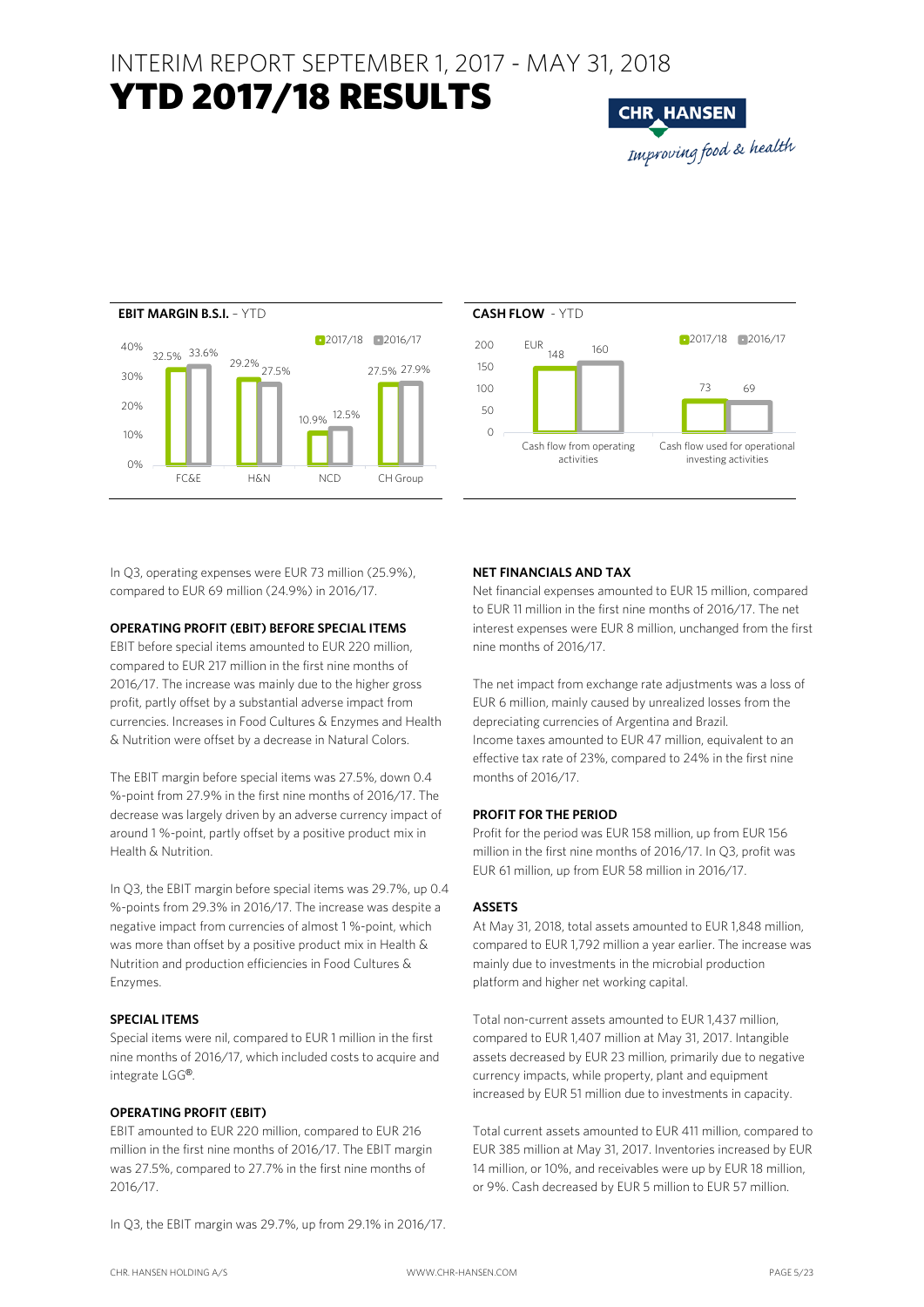### YTD 2017/18 RESULTS



#### **NET WORKING CAPITAL**

Net working capital was EUR 238 million, or 21.9% of revenue, compared to EUR 206 million, or 19.9%, in the first nine months of 2016/17. The increase in percentage of revenue was driven by higher inventories and higher trade receivables as a result of backloaded orders in the quarter.

#### **EQUITY**

Total equity amounted to EUR 810 million at May 31, 2018, compared to EUR 799 million a year earlier.

An ordinary dividend for the financial year 2016/17 totaling EUR 112 million was paid out in December 2017.

#### **NET DEBT**

Net interest-bearing debt amounted to EUR 673 million, or 1.8x EBITDA, compared to EUR 629 million, or 1.8x EBITDA, at May 31, 2017.

#### **RETURN ON INVESTED CAPITAL (ROIC) EXCLUDING GOODWILL**

The return on invested capital excluding goodwill was 34.2%, compared to 37.4% in the first nine months of 2016/17, mainly due to negative currency impacts on EBIT. Invested capital excluding goodwill increased to EUR 901 million, compared to EUR 832 million at May 31, 2017, mainly due to investments in the microbial production platform.

#### **CASH FLOW**

Cash flow from operating activities was EUR 148 million, compared to EUR 160 million in the first nine months of 2016/17. The decrease was mainly due to the changed Danish export credit scheme, which impacted working capital negatively, and a negative effect from currencies.

Cash flow used for operational investing activities was EUR 73 million, or 9.1% of revenue, compared to EUR 69 million, or 8.9% of revenue, in the first nine months of 2016/17.

Development expenditures of EUR 9 million, or 1.1% of revenue, were capitalized, compared to EUR 8 million, or 1.0%, in the first nine months of 2016/17.

Free cash flow before special items and acquisitions was EUR 75 million, compared to EUR 98 million in first nine months of 2016/17.

Cash flow used for acquisitions was nil, compared to EUR 73 million in the first nine months of 2016/17, which related to the acquisition of LGG® in November 2016.

In Q3, cash flow from operating activities was EUR 92 million, compared to EUR 91 million last year. The increase was mainly due to the increase in EBIT.

Cash flow used for operational investing activities was EUR 28 million, compared to EUR 22 million last year.

In Q3, free cash flow before special items and acquisitions was EUR 64 million, compared to EUR 68 million last year.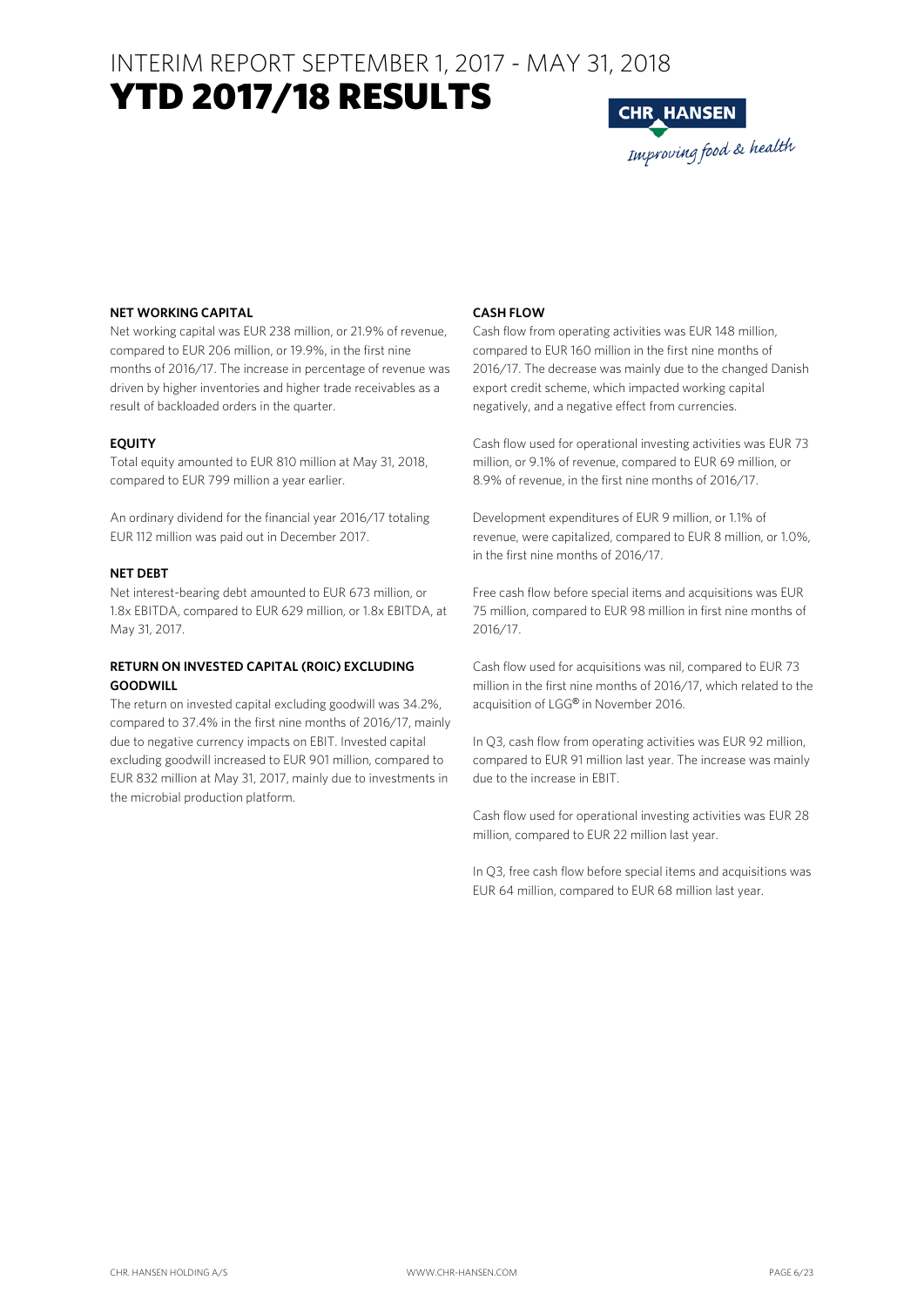### SEGMENT INFORMATION

**CHR HANSEN** Improving food & health

### FOOD CULTURES & ENZYMES

#### **59% OF REVENUE**

| EUR million             | Q3<br>2017/18 | Q3<br>2016/17 | YTD<br>2017/18 | <b>YTD</b><br>2016/17 |
|-------------------------|---------------|---------------|----------------|-----------------------|
| Revenue                 | 165.9         | 162.0         | 474.7          | 452.9                 |
| Organic growth          | 11%           | 10%           | 12%            | 9%                    |
| <b>EBITDA</b>           | 67.6          | 65.9          | 183.4          | 178.5                 |
| EBITDA margin           | 40.7%         | 40.7%         | 38.6%          | 39.4%                 |
| EBIT                    | 57.5          | 56.8          | 154.3          | 151.9                 |
| EBIT margin             | 34.7%         | 35.1%         | 32.5%          | 33.6%                 |
| ROIC excluding goodwill |               |               | 41.6%          | 45.0%                 |
|                         |               |               |                |                       |



#### **REVENUE**

Organic growth for the first nine months of 2017/18 was 12%, and adjusting for a negative currency impact of 7%, corresponded to a revenue increase of 5% to EUR 475 million. Organic growth comprised 9% from volume/mix and 3% from price increases in local currencies. The price increases were mainly achieved by using EUR-based pricing in certain countries to protect EBIT from depreciating currencies.

Organic growth was primarily driven by strong growth in cheese, fermented milk, enzymes and meat cultures. Probiotics delivered modest growth.

Bioprotective cultures delivered organic growth of approximately 37%. Growth was driven by the existing segments within fermented milk, cheese and meat, with EMEA and North America as the main regions. However, very strong growth was also achieved in LATAM, albeit from a low base. Organic growth rates from bioprotective cultures are expected to be lower in the fourth quarter of the year due to the increasing base. Growth in bioprotection remains driven primarily by the first-generation product, while the secondgeneration product, developed for less robust cold chains, is beginning to contribute in emerging markets.

Product launches included ProKids, an innovative product concept for a children's drinking yogurt containing the LGG® probiotic strain, and a new range of cultures for the emerging non-dairy (dairy alternatives) yogurt segments.

In Q3, organic growth was 11%, with 6% from volume/mix and 5% from prices. Organic growth was primarily driven by strong growth in bioprotection, cheese, fermented milk and enzymes. Strong market interest in bioprotection resulted in an increasing number of successful new customer projects. Meat cultures delivered solid growth, and probiotics decreased due to timing of orders. One new cheese culture was launched for Mediterranean-style white cheese.

#### **EBIT**

EBIT amounted to EUR 154 million, compared to EUR 152 million in the first nine months of 2016/17. The EBIT margin was 32.5%, down 1.1 %-points compared to 2016/17, driven by adverse currency impacts of almost 1 %-point, an unfavorable product mix, and the sale of a property in Argentina in Q1 2016/17. The ramp-up of the new capacity has progressed as planned, and a positive contribution has started to materialize.

In Q3, the EBIT margin was 34.7% compared to 35.1% last year, driven by adverse currencies and higher depreciations, partly offset by operating efficiencies from new capacity.

#### **ROIC EXCLUDING GOODWILL**

The return on invested capital excluding goodwill was 41.6%, compared to 45.0% in 2016/17. Invested capital excluding goodwill increased by EUR 50 million, or 11%, to EUR 517 million. The increase was mainly due to investments in production capacity.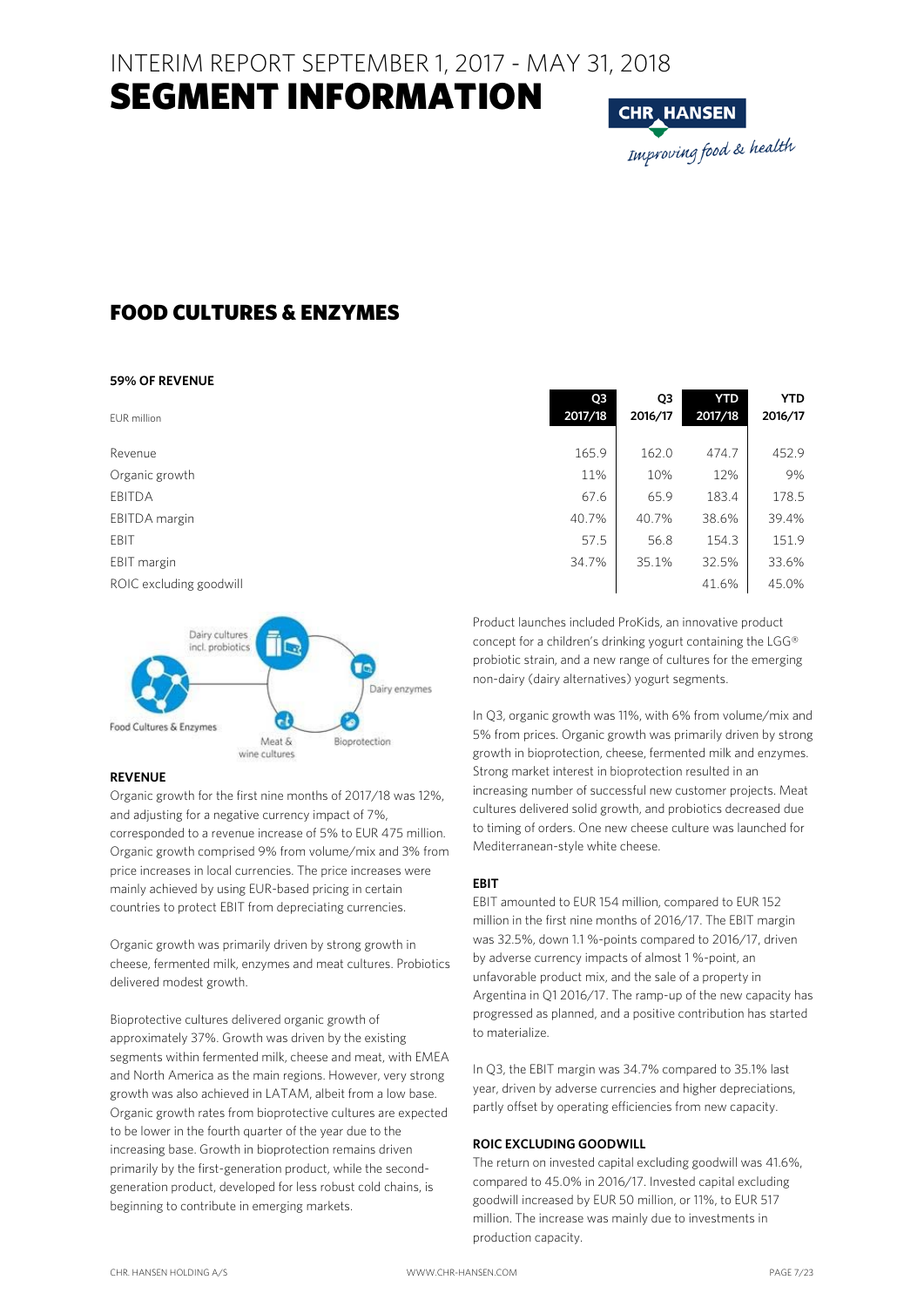### SEGMENT INFORMATION

**CHR HANSEN** Improving food & health

### HEALTH & NUTRITION

#### **21% OF REVENUE**

| EUR million             | Q3<br>2017/18 | Q3<br>2016/17 | <b>YTD</b><br>2017/18 | <b>YTD</b><br>2016/17 |
|-------------------------|---------------|---------------|-----------------------|-----------------------|
| Revenue                 | 59.1          | 58.5          | 164.6                 | 163.1                 |
| Organic growth          | 7%            | 14%           | 8%                    | 12%                   |
| <b>EBITDA</b>           | 22.6          | 20.7          | 61.2                  | 56.9                  |
| EBITDA margin           | 38.2%         | 35.4%         | 37.2%                 | 34.9%                 |
| EBIT                    | 18.2          | 16.6          | 48.0                  | 44.9                  |
| EBIT margin             | 30.8%         | 28.3%         | 29.2%                 | 27.5%                 |
| ROIC excluding goodwill |               |               | 26.0%                 | 26.4%                 |



#### **REVENUE**

Organic growth for the first nine months of 2017/18 was 8%, and adjusting for a negative currency impact of 7%, corresponded to a revenue increase of 1% to EUR 165 million, all from volume/mix. Human health showed low growth, while animal health delivered strong growth. Plant health delivered very strong growth, albeit from a low base.

Organic growth in human health was driven by strong growth in both dietary supplements and infant formula in APAC and LATAM, and by strong growth in infant formula in North America. This was partly offset by key customer inventory reductions in dietary supplements in North America (and to a lesser extent a challenging market) and infant formula in EMEA.

Animal health was positively impacted by strong growth in silage and swine. Cattle and poultry declined slightly, mainly in North America.

Plant health benefited from the launch of Quartzo™ and Presence™ in Brazil. Quartzo™ and Presence™ are biological nematode control products and are important products for

| 59.1  | 58.5  | 164.6 | 163.1 |
|-------|-------|-------|-------|
| 7%    | 14%   | 8%    | 12%   |
| 22.6  | 20.7  | 61.2  | 56.9  |
| 38.2% | 35.4% | 37.2% | 34.9% |
| 18.2  | 16.6  | 48.0  | 44.9  |
| 30.8% | 28.3% | 29.2% | 27.5% |
|       |       | 26.0% | 26.4% |
|       |       |       |       |
|       |       |       |       |

future growth. Strong customer interest has resulted in a promising customer pipeline.

In Q3, organic growth was 7%, driven by volume/mix. Human health delivered solid growth, driven by strong growth in APAC and LATAM, and modest growth in EMEA and North America. The impact from inventory reductions in dietary supplements in North America is lessening. Animal health delivered modest growth driven by improved sales coverage in EMEA and APAC, but somewhat offset by decreasing sales in North America as dairy farmers are facing headwinds.

#### **STRATEGIC UPDATE**

In Q3, Chr. Hansen announced an extension of the collaboration with FMC on plant health. The extended agreement continues to leverage the resources and expertise from both companies, while allowing for more flexibility to also collaborate with new partners. Plant health is one of Chr. Hansen's three strategic lighthouse projects with an ambition to reach a revenue of EUR 100 million by 2025.

Chr. Hansen has also announced two developments within human microbiome, another of the lighthouse projects. The first development is a new partnership with Prota Therapeutics to test the world's best documented probiotic strain LGG® in a Phase III clinical trial to potentially develop a treatment for peanut allergy. Chr. Hansen will provide LGG® for Prota to conduct the trial. No commercial terms have been disclosed.

The second development is an exciting result from a Chr. Hansen-led clinical trial that demonstrated reduced side effects related to the ingestion of a carefully selected probiotic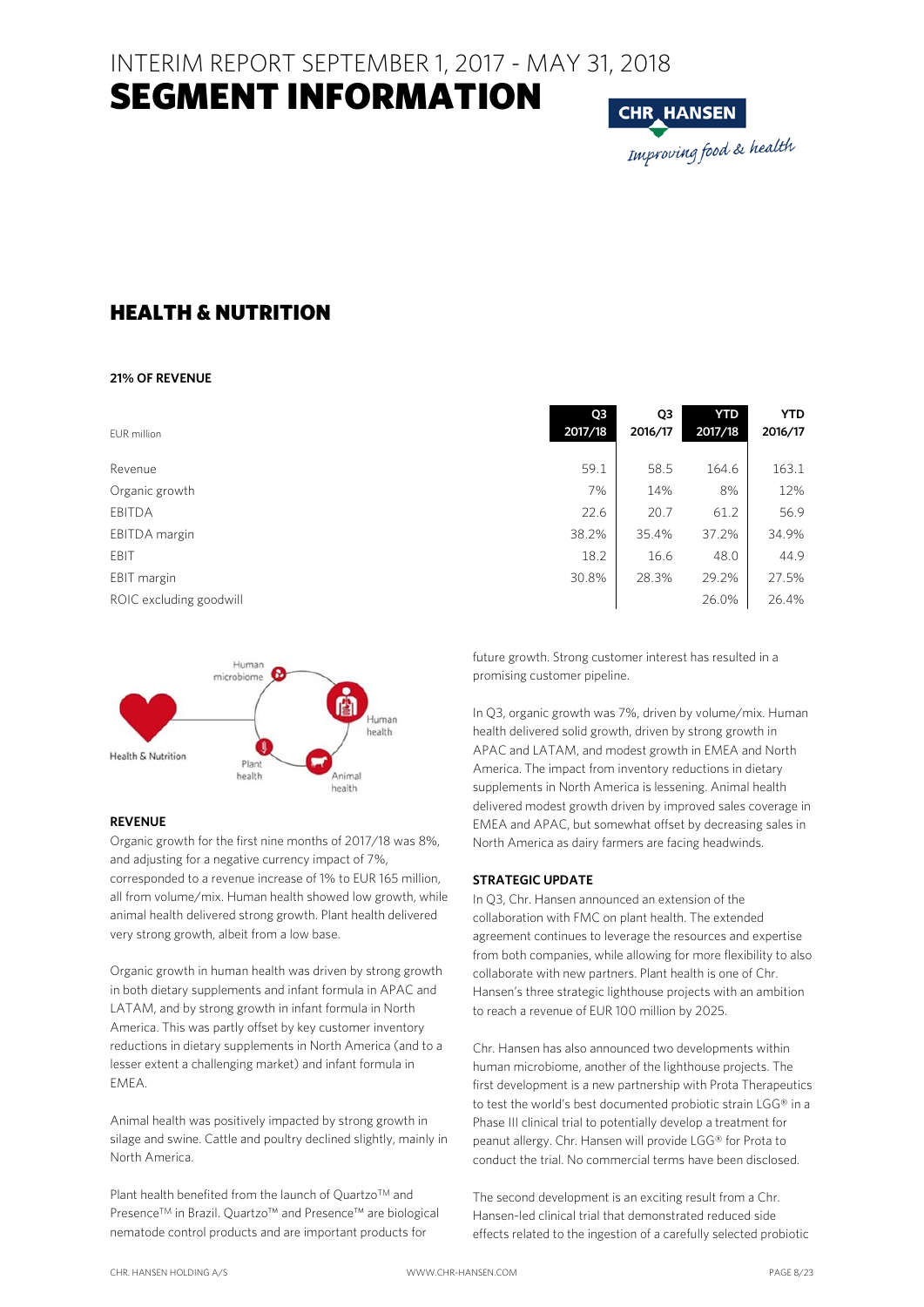### SEGMENT INFORMATION

**CHR\_HANSEN** Improving food & health

strain when regularly consuming acetylicsalicylic acid – the active ingredient in aspirin. Chr. Hansen owns all rights to this discovery. More clinical trials are needed to further investigate the potential of the strain and the commercial opportunities have not yet been fully assessed.

These developments will affect neither the guidance for the current year, nor the long-term guidance.

#### **EBIT**

EBIT amounted to EUR 48 million, compared to EUR 45 million in the first nine months of 2016/17. The EBIT margin was 29.2%, up 1.7 %-points on the first nine months of 2016/17. The increase was driven by a positive product mix in human health, lower scrap, insourcing of NPC products, and the

absence of royalty payments for LGG®, partly offset by currency.

In Q3, the EBIT margin was 30.8%, compared to 28.3% last year, and the increase was mainly driven by a positive product mix in human health and favorable timing of production costs and partly offset by currency.

#### **ROIC EXCLUDING GOODWILL**

The return on invested capital excluding goodwill was 26.0%, compared to 26.4% in 2016/17. Invested capital excluding goodwill increased by EUR 4 million, or 1%, to EUR 254 million.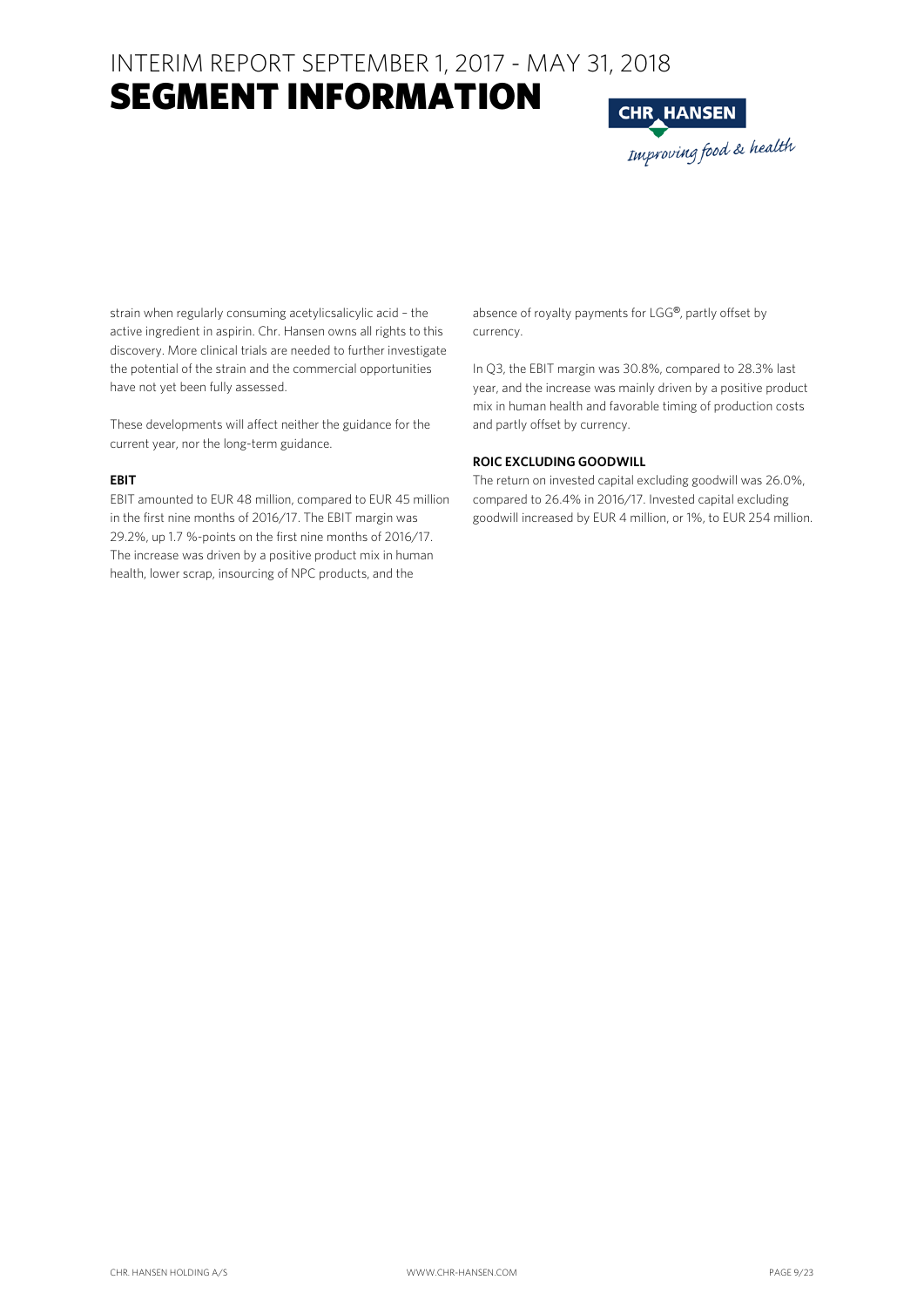

### NATURAL COLORS

#### **20% OF REVENUE**

| EUR million             | Q3<br>2017/18 | Q3<br>2016/17 | <b>YTD</b><br>2017/18 | <b>YTD</b><br>2016/17 |
|-------------------------|---------------|---------------|-----------------------|-----------------------|
| Revenue                 | 57.7          | 57.9          | 161.6                 | 163.5                 |
| Organic growth          | 6%            | 6%            | 5%                    | 9%                    |
| <b>EBITDA</b>           | 10.1          | 9.9           | 22.9                  | 25.3                  |
| EBITDA margin           | 17.5%         | 17.0%         | 14.2%                 | 15.5%                 |
| EBIT                    | 8.3           | 8.2           | 17.6                  | 20.4                  |
| EBIT margin             | 14.4%         | 14.1%         | 10.9%                 | 12.5%                 |
| ROIC excluding goodwill |               |               | 20.1%                 | 27.4%                 |



#### **REVENUE**

Organic growth for the first nine months of 2017/18 was 5%, and adjusting for a negative currency impact of 4%, corresponded to a revenue decrease of 1% to EUR 162 million. Organic growth comprised approximately 2% from volume/mix effects and 3% from price increases in local currencies. The price increases reflected increased raw material prices, general price increases and EUR-based pricing.

The organic volume growth was primarily driven by strong growth in coloring foodstuffs (e.g. Fruitmax®) and solid growth in annatto. Carmine declined compared to last year, partly due to a dedicated effort to focus on higher value customer segments.

Globally, prepared food grew strongly, and ice cream and confectionary delivered modest growth. Sales to the beverage industries in the Middle East decreased slightly due to a tough comparable. APAC delivered strong growth, while EMEA delivered modest growth. Revenue from dairy and fruit preparations in North America decreased slightly compared to last year, and revenues from LATAM also decreased due to the dedicated effort to focus on higher value segments.

Natural Colors launched a number of innovative solutions globally in 2017/18,. These include a complete range of oilsoluble solutions for multiple applications, as well as new innovations for beverage applications.

In Q3, organic growth was 6%, with 4% growth from volumes and 2% from price increases. Growth was driven by EMEA and APAC, while North America delivered good growth, as dairy and fruit preparations improved. LATAM decreased compared to last year due to the focus on higher value customer segments.

#### **EBIT**

EBIT amounted to EUR 18 million, compared to EUR 20 million in the first nine months of 2016/17. The EBIT margin was 10.9%, down 1.6 %-points compared to the first nine months of 2016/17. The decrease was mainly caused by a negative impact from raw materials, including timing of inventories, and a negative impact from management changes in Q2.

In Q3, the EBIT margin was 14.4%, compared to 14.1% last year. The increase was mainly driven by product mix and the focus on higher value segments.

#### **ROIC**

The return on invested capital was 20.1%, compared to 27.4% in 2016/17. Invested capital increased by EUR 16 million, or 14%, to EUR 130 million, driven by higher working capital.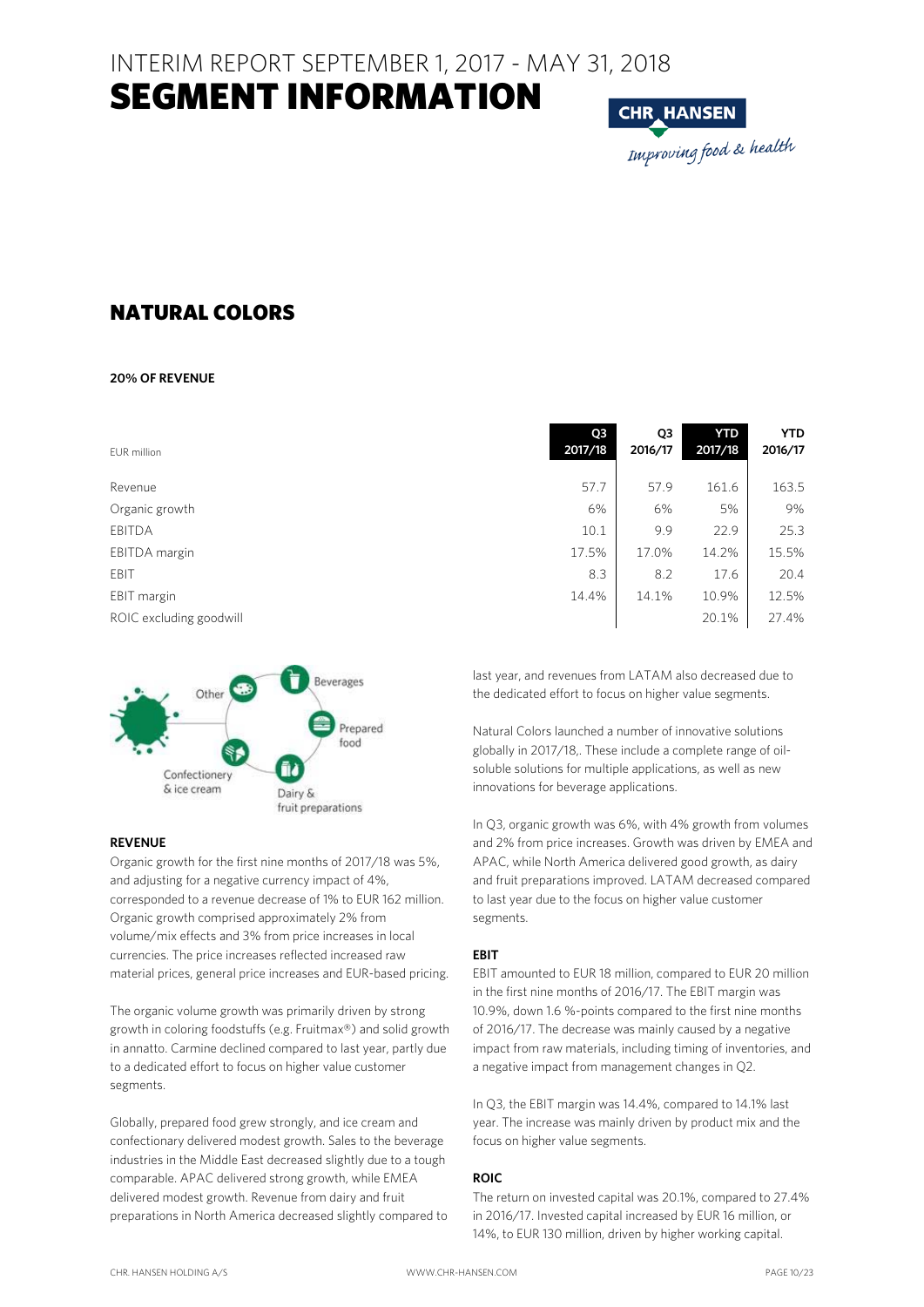## OUTLOOK **RESULTS** FOR 2017/18



#### **ORGANIC REVENUE GROWTH**

For 2017/18, organic revenue growth for the Group is unchanged and expected to be 8-10%, which is in line with the long-term ambition.

Food Cultures & Enzymes is expected to grow above the longterm ambition of 7-8%, while Health & Nutrition and Natural Colors are expected to grow below 10%.

#### **EBIT MARGIN BEFORE SPECIAL ITEMS (B.S.I.)**

The EBIT margin b.s.i. is expected to be around the 28.9% achieved in 2016/17.

#### **FREE CASH FLOW**

Free cash flow before acquisitions, divestments and special items is expected to be around the EUR 188 million achieved in 2016/17.

The guidance for EBIT margin before special items and for free cash flow before acquisitions, divestments and special items assumes constant currencies from the time of this announcement and for the remainder of the financial year.

#### **CAPITAL STRUCTURE**

The Board of Directors regularly assesses whether the capital structure of Chr. Hansen is in the shareholders' best interests. The Board of Directors is committed to maintaining leverage consistent with a solid investment-grade credit profile, while returning excess cash to shareholders either through ordinary and extraordinary dividend or share buyback programs.

To ensure a capital structure in the shareholders' best interest, the Board of Directors has decided to declare an extraordinary dividend totaling EUR 105 million (DKK 5.94 per share) with an ex-dividend date of June 29, 2018 and the pay-out date will be July 3, 2018.

#### **SENSITIVITY**

Chr. Hansen is a global company serving more than 140 countries through subsidiaries in more than 30 countries.

The most significant exchange rate exposure relates to USD, which accounts for 25-30% of revenue, while the exposure to other currencies is more modest. A 5% decrease in the USD exchange rate impacts revenue measured in EUR negatively by around EUR 15 million.

Organic revenue growth is sensitive to exchange rate fluctuations in currencies where Chr. Hansen applies a EURbased pricing model, and to changes in raw material prices for natural colors where some contracts are adjusted for movements in raw material prices.

The EBIT margin is also sensitive to exchange rate fluctuations and to changes in raw material prices for natural colors. Production in the US and sourcing in USD only partly offset the impact on revenue from changes in the USD exchange rate. Therefore, the relative EBIT exposure is higher than the 25- 30% revenue exposure. A 5% decrease in the USD exchange rate impacts EBIT negatively by roughly half of the revenue impact.

The sensitivity to currency also applies to free cash flow.

The use of currency hedging of balance sheet exposures and future cash flows is described in note 4.3 to the Consolidated Financial Statements 2016/17.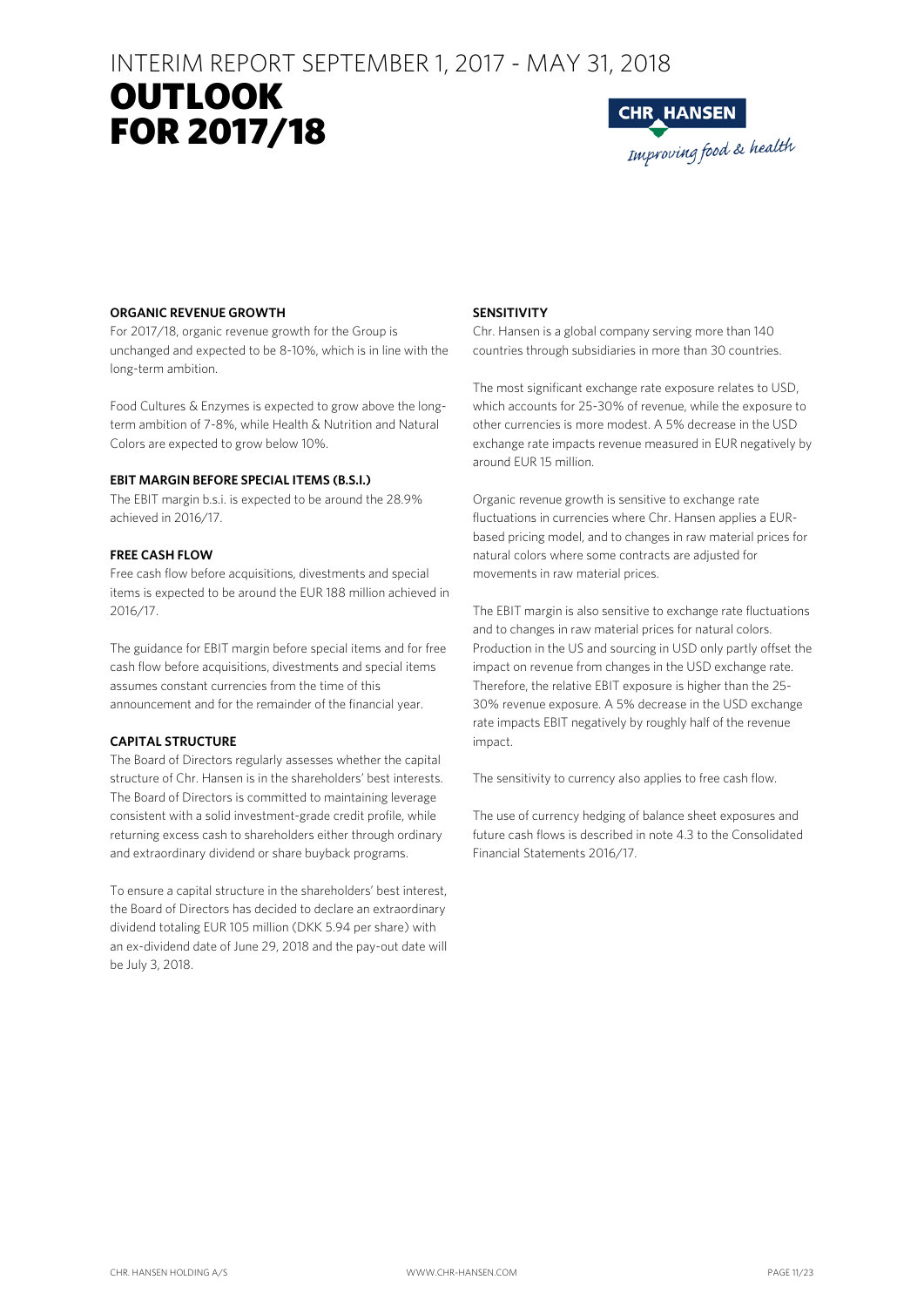### STATEMENT OF THE BOARD OF DIRECTORS AND EXECUTIVE BOARD



Today, the Board of Directors and Executive Board have considered and approved the interim report for Chr. Hansen Holding A/S for the period September 1 , 2017 to May 31 , 2018. The interim report has not been audited or reviewed by the Company's independent auditors.

The unaudited interim report has been prepared in accordance with IAS 34 and additional Danish regulations. Furthermore, the interim report has been prepared in accordance with the accounting policies set out in the Annual Report of Chr. Hansen Holding A/S for 2016/17.

In our opinion, the accounting policies used are appropriate and the overall presentation of the interim report is adequate. Furthermore, the interim report gives a true and fair view of the Group's assets, liabilities and financial position at 31 May 2018, and of the results of the Group's operations and cash flow for the period September 1, 2017 to May 31, 2018.

We further consider that the Management's Review in the preceding pages includes a true and fair account of the development and performance of the Group, the results for the period and the financial position, together with a description of the principal risks and uncertainties that the Group faces, in accordance with Danish disclosure requirements for listed companies. Besides what has been disclosed in this report, no changes in the Group's most significant risks and uncertainties have occurred relative to what was disclosed in the Annual Report of Chr. Hansen Holding A/S for 2016/17.

Hørsholm, June 28, 2018

#### Executive Board

| Mauricio Graber<br>President and CEO | Søren Westh Lonning<br><b>CFO</b>   | Christoffer Lorenzen<br><b>EVP</b> | Thomas Schäfer<br><b>CSO</b> |
|--------------------------------------|-------------------------------------|------------------------------------|------------------------------|
| <b>Board of Directors</b>            |                                     |                                    |                              |
| Ole Andersen<br>Chairman             | Dominique Reiniche<br>Vice Chairman | Jesper Brandgaard                  |                              |
| Luis Cantarell                       | Lisbeth Grubov                      | Charlotte Hemmingsen               |                              |
| Heidi Kleinbach-Sauter               | Per Poulsen                         | Kim Ib Sørensen                    |                              |
| Kristian Villumsen                   | Mark Wilson                         |                                    |                              |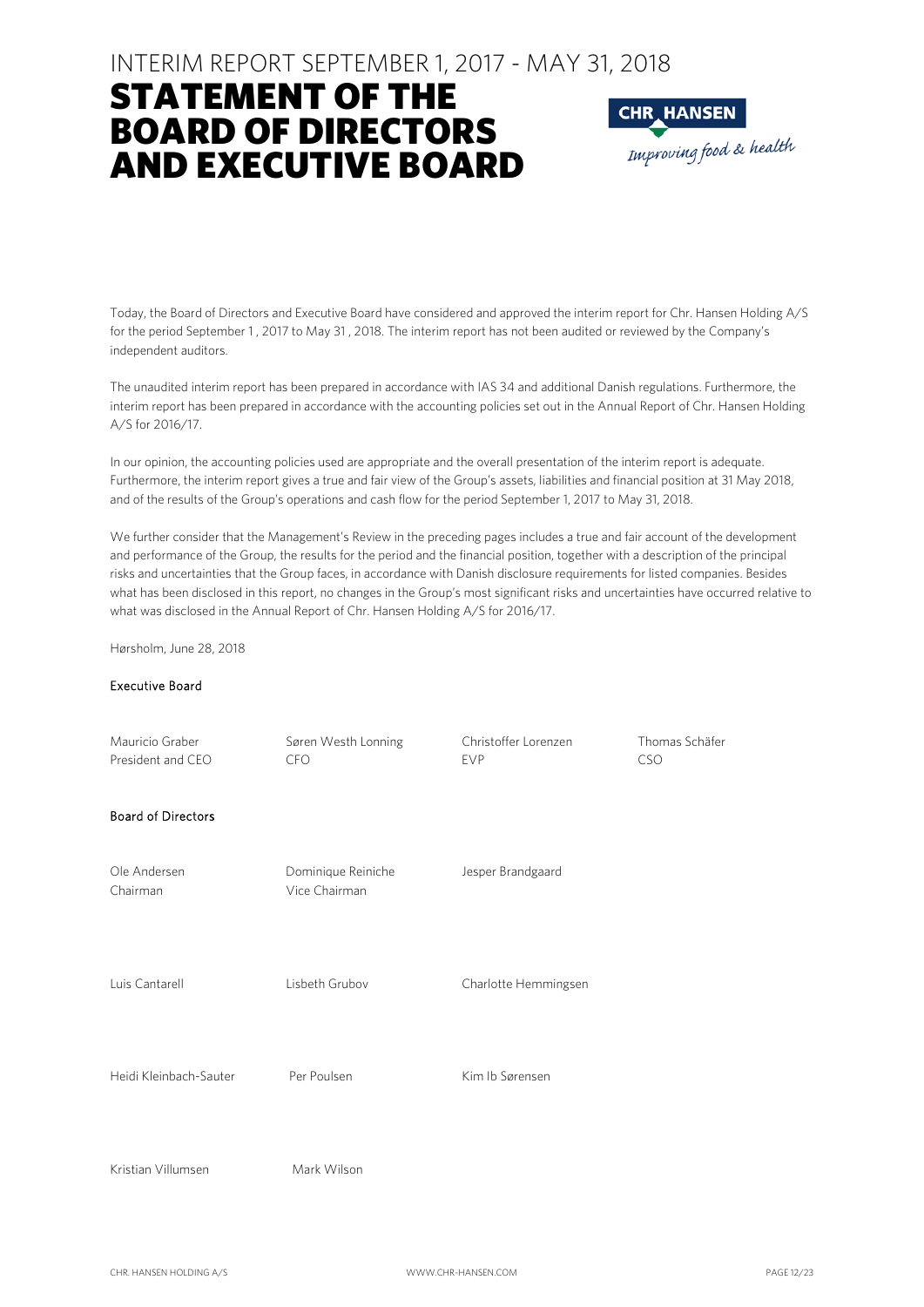## ADDITIONAL INFORMATION



#### **CONFERENCE CALL**

Chr. Hansen will host a conference call on June 28, 2018 at 10:00 am CET. The conference call can be accessed via the Company's website, www.chr-hansen.com.

For further information, please contact:

#### Martin Riise, Head of IR

+45 53 39 22 50

#### **FINANCIAL CALENDAR**

October 15, 2018 Annual Report 2017/18 November 29, 2018 Annual General Meeting 2017/18

#### Company information

Chr. Hansen Holding A/S Bøge Allé 10-12 2970 Hørsholm Denmark Tel. +45 45 74 74 74 www.chr-hansen.com

Company reg. no.: 28318677

#### **FORWARD-LOOKING STATEMENTS**

This report contains forward-looking statements. Such statements are subject to risks and uncertainties, as various factors, many of which are beyond the control of Chr. Hansen Holding A/S, may cause actual developments and results to differ materially from the expectations expressed in this report.

#### **ABOUT CHR. HANSEN**

Chr. Hansen is a leading global bioscience company that develops natural ingredient solutions for the food, nutritional, pharmaceutical and agricultural industries. We develop and produce cultures, enzymes, probiotics and natural colors for a rich variety of foods, confectionery, beverages, dietary supplements and even animal feed and plant protection. Our product innovation is based on more than 30,000 microbial strains – we like to refer to them as "good bacteria." Our solutions enable food manufacturers to produce more with less – while also reducing the use of chemicals and other synthetic additives – which makes our products highly relevant in today's world. We have been delivering value to our partners – and, ultimately, end consumers worldwide – for more than 140 years. We are proud that more than 1 billion people consume products containing our natural ingredients every day.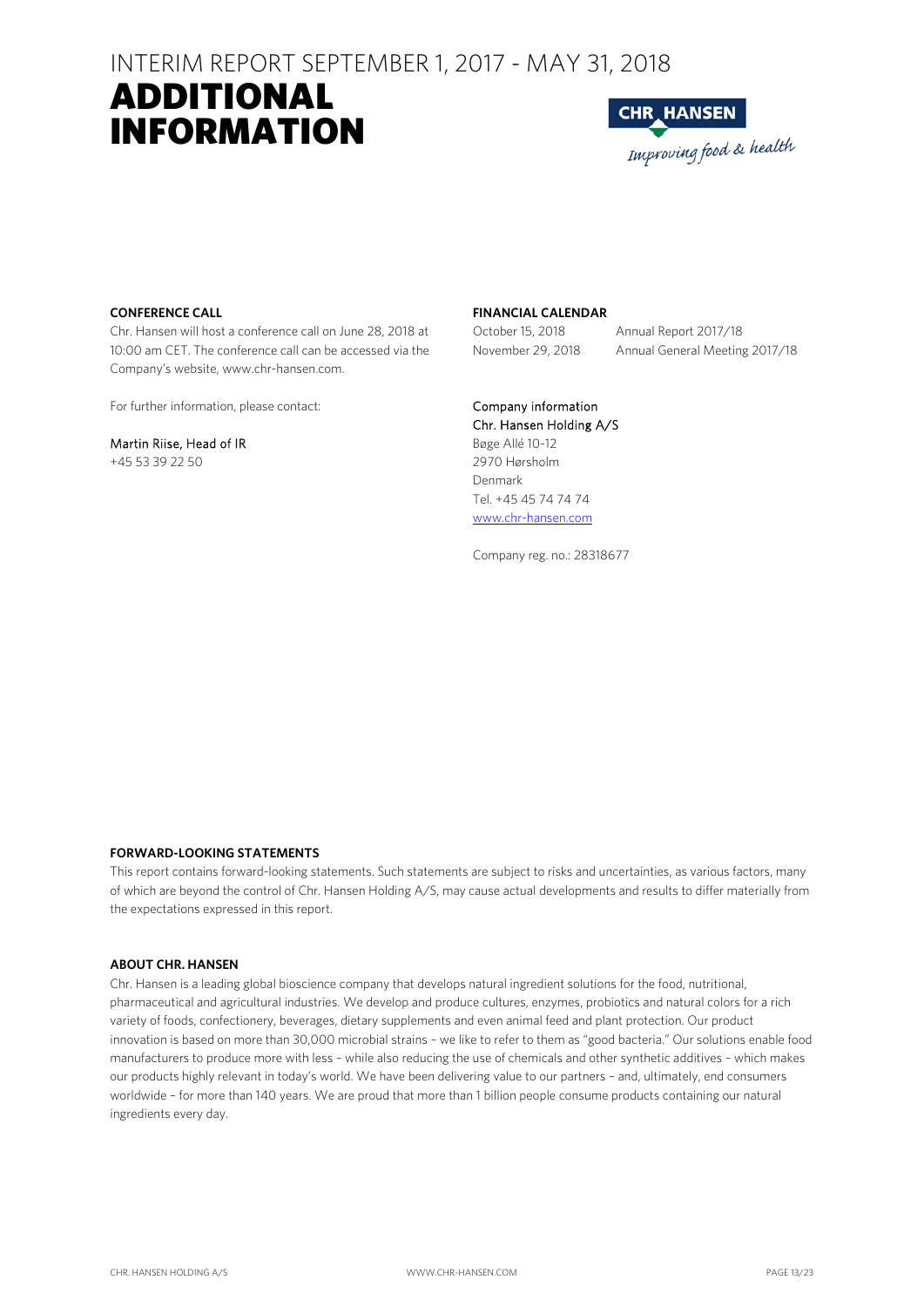## INCOME STATEMENT

| EUR million                             | Q3<br>2017/18 | Q <sub>3</sub><br>2016/17 | <b>YTD</b><br>2017/18 | <b>YTD</b><br>2016/17 |
|-----------------------------------------|---------------|---------------------------|-----------------------|-----------------------|
| <b>REVENUE</b>                          | 282.7         | 278.4                     | 800.9                 | 779.5                 |
| Cost of sales                           | (125.6)       | (127.5)                   | (369.2)               | (360.3)               |
| <b>Gross profit</b>                     | 157.1         | 150.9                     | 431.7                 | 419.2                 |
| Research and development expenses       | (19.1)        | (17.4)                    | (56.2)                | (51.6)                |
| Sales and marketing expenses            | (36.2)        | (34.9)                    | (102.1)               | (100.0)               |
| Administrative expenses                 | (17.9)        | (17.5)                    | (54.4)                | (54.0)                |
| Other operating income                  | 0.4           | 0.6                       | 1.6                   | 4.0                   |
| Other operating expenses                | (0.3)         | (0.1)                     | (0.7)                 | (0.4)                 |
| Operating profit before special items   | 84.0          | 81.6                      | 219.9                 | 217.2                 |
| Special items                           |               | (0.4)                     |                       | (1.4)                 |
| <b>Operating profit (EBIT)</b>          | 84.0          | 81.2                      | 219.9                 | 215.8                 |
| Net financial expenses                  | (5.4)         | (5.0)                     | (14.6)                | (10.8)                |
| Profit before tax                       | 78.6          | 76.2                      | 205.3                 | 205.0                 |
| Income taxes                            | (18.1)        | (18.3)                    | (47.2)                | (49.2)                |
| Profit for the period                   | 60.5          | 57.9                      | 158.1                 | 155.8                 |
| Attributable to:                        |               |                           |                       |                       |
| Shareholders of Chr. Hansen Holding A/S | 60.5          | 57.9                      | 158.1                 | 155.8                 |
| Earnings per share (EUR)                | 0.46          | 0.44                      | 1.20                  | 1.19                  |
| Earnings per share, diluted (EUR)       | 0.46          | 0.44                      | 1.20                  | 1.17                  |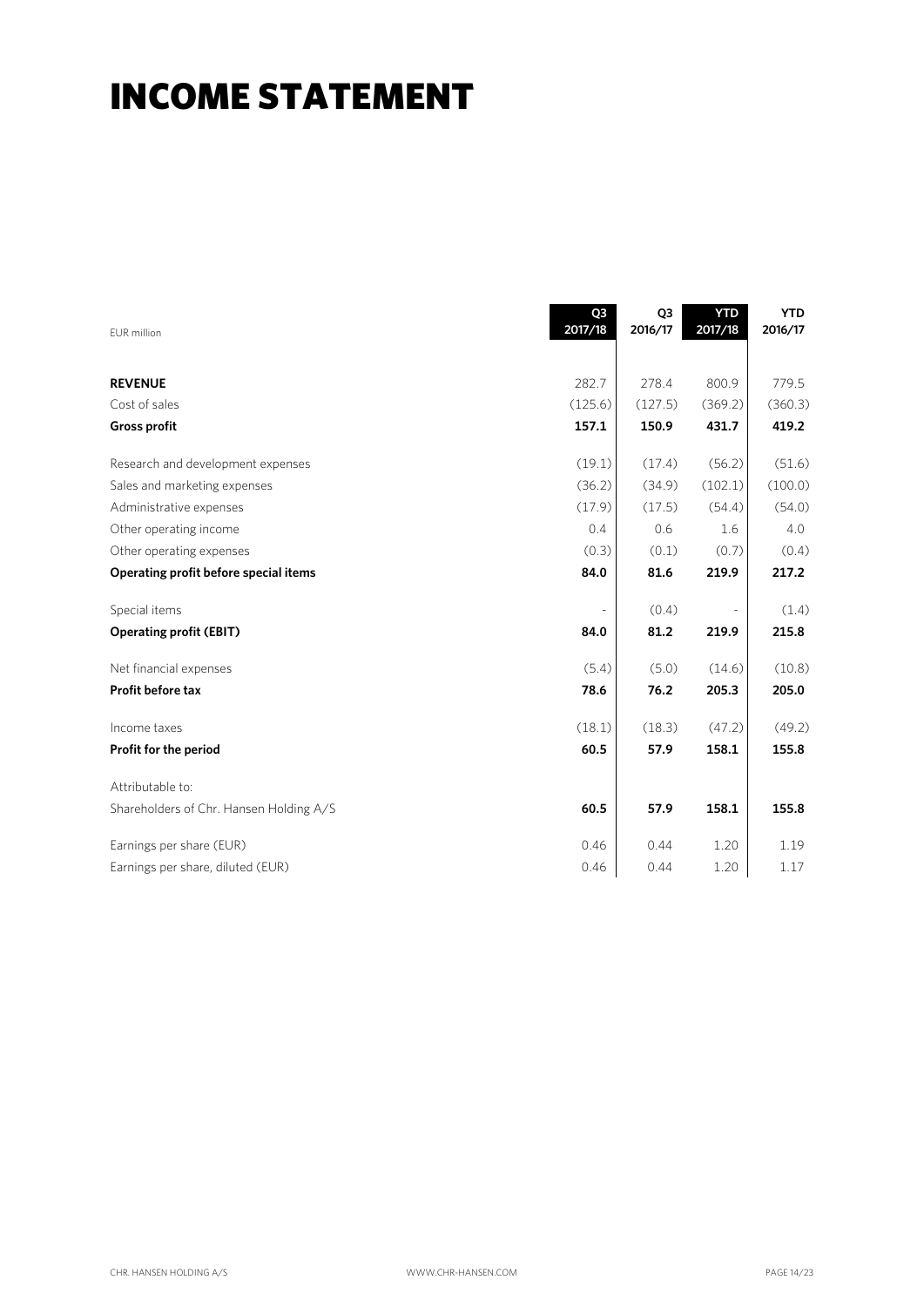## STATEMENT OF COMPREHENSIVE INCOME

| FUR million                                                                                               | Q3<br>2017/18            | Q <sub>3</sub><br>2016/17 | <b>YTD</b><br>2017/18 | <b>YTD</b><br>2016/17 |
|-----------------------------------------------------------------------------------------------------------|--------------------------|---------------------------|-----------------------|-----------------------|
| Profit for the period                                                                                     | 60.5                     | 57.9                      | 158.1                 | 155.8                 |
| Items that will not be reclassified subsequently to the income statement:                                 |                          |                           |                       |                       |
| Remeasurements of defined benefits plans                                                                  |                          |                           |                       | (0.1)                 |
| Items that will be reclassified subsequently to the income statement when<br>specific conditions are met: |                          |                           |                       |                       |
| Currency translation of foreign Group companies                                                           | (0.4)                    | (9.8)                     | (7.6)                 | (2.0)                 |
| Cash flow hedge                                                                                           | 0.2                      |                           | 1.1                   | 1.1                   |
| Tax related to cash flow hedge                                                                            | $\overline{\phantom{a}}$ | 0.1                       | 0.3                   | 0.5                   |
| Other comprehensive income for the period                                                                 | (0.2)                    | (9.7)                     | (6.2)                 | (0.5)                 |
| Total comprehensive income for the period                                                                 | 60.3                     | 48.2                      | 151.9                 | 155.3                 |
| Attributable to:                                                                                          |                          |                           |                       |                       |
| Shareholders of Chr. Hansen Holding A/S                                                                   | 60.3                     | 48.2                      | 151.9                 | 155.3                 |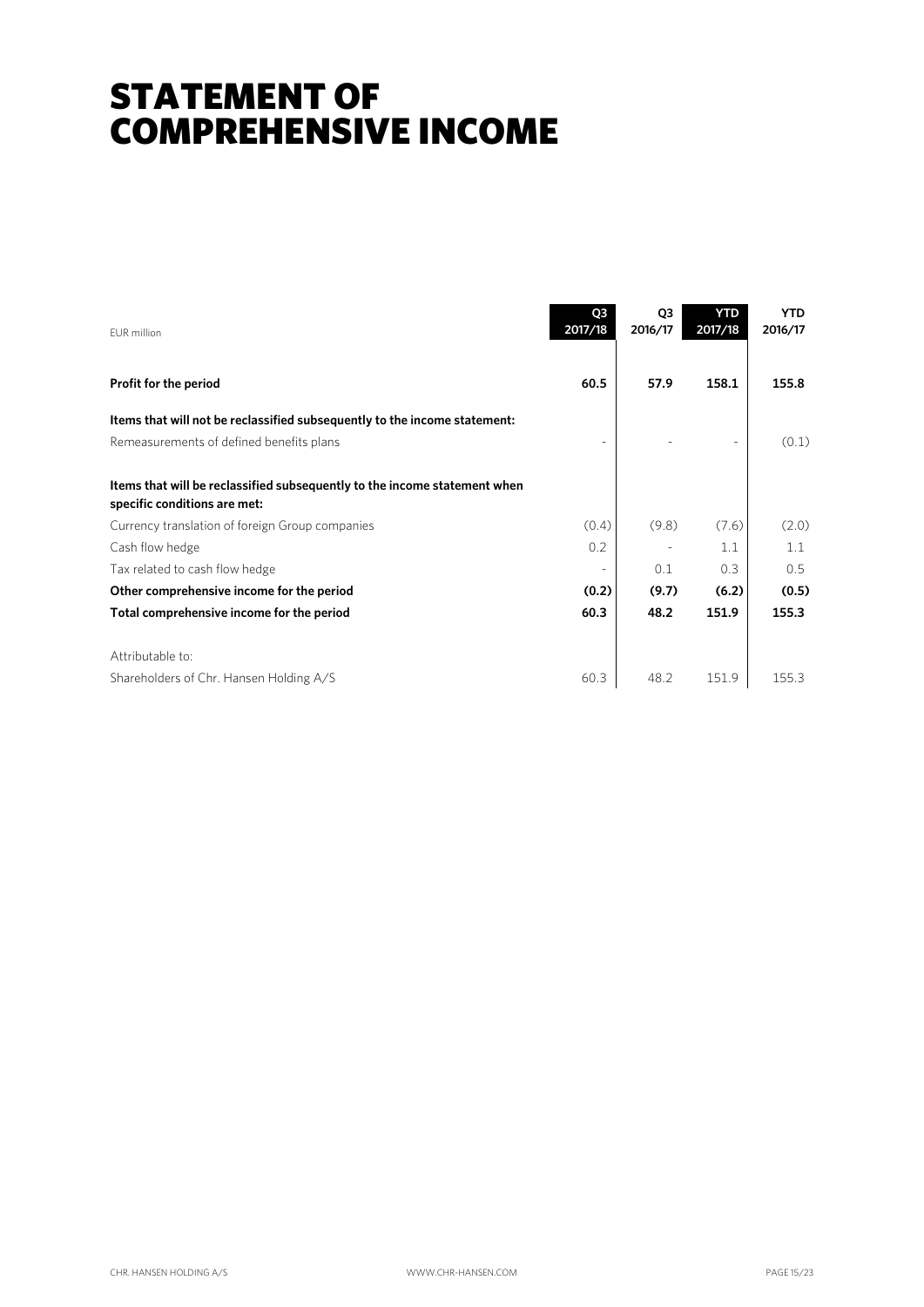## BALANCE SHEET

| <b>EUR</b> million                        | May 31, 2018 | May 31, 2017 | Aug 31, 2017 |
|-------------------------------------------|--------------|--------------|--------------|
| <b>ASSETS</b>                             |              |              |              |
| <b>Non-current assets</b>                 |              |              |              |
| Intangible assets                         |              |              |              |
| Goodwill                                  | 764.3        | 773.8        | 767.2        |
| Other intangible assets                   | 177.7        | 196.0        | 191.9        |
| Intangible assets in progress             | 41.5         | 36.5         | 36.0         |
| <b>Total intangible assets</b>            | 983.5        | 1,006.3      | 995.1        |
| Property, plant and equipment             |              |              |              |
| Land and buildings                        | 146.3        | 136.1        | 141.6        |
| Plant and machinery                       | 186.3        | 141.7        | 151.8        |
| Other fixtures and equipment              | 23.7         | 18.4         | 23.0         |
| Property, plant and equipment in progress | 87.7         | 96.7         | 94.8         |
| Total property, plant and equipment       | 444.0        | 392.9        | 411.2        |
| Other non-current assets                  |              |              |              |
| Deferred tax                              | 9.3          | 8.0          | 8.2          |
| Total other non-current assets            | 9.3          | 8.0          | 8.2          |
| <b>Total non-current assets</b>           | 1,436.8      | 1,407.2      | 1,414.5      |
| <b>Current assets</b>                     |              |              |              |
| <b>Inventories</b>                        |              |              |              |
| Raw materials and consumables             | 29.8         | 24.0         | 22.0         |
| Work in progress                          | 56.1         | 48.5         | 45.3         |
| Finished goods and goods for resale       | 66.4         | 65.6         | 67.9         |
| <b>Total inventories</b>                  | 152.3        | 138.1        | 135.2        |
| <b>Receivables</b>                        |              |              |              |
| Trade receivables                         | 165.6        | 151.3        | 150.0        |
| Tax receivables                           | 3.4          | 3.8          | 4.6          |
| Other receivables                         | 21.4         | 19.3         | 16.0         |
| Prepayments                               | 11.4         | 9.9          | 8.8          |
| <b>Total receivables</b>                  | 201.8        | 184.3        | 179.4        |
| Cash and cash equivalents                 | 57.3         | 62.2         | 73.0         |
| <b>Total current assets</b>               | 411.4        | 384.6        | 387.6        |
| <b>Total assets</b>                       | 1,848.2      | 1,791.8      | 1,802.1      |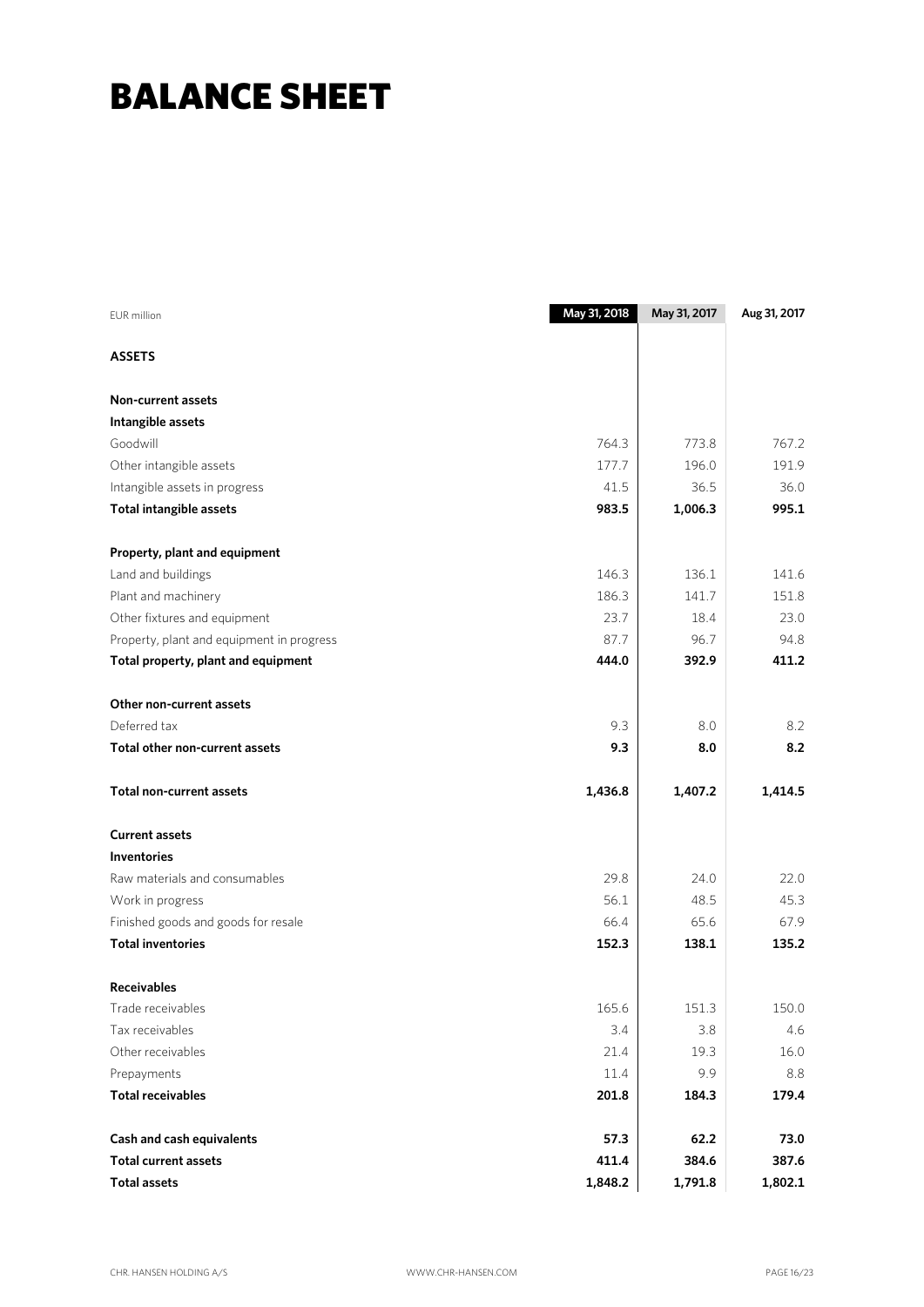## BALANCE SHEET

| <b>EUR</b> million                   | May 31, 2018 | May 31, 2017 | Aug 31, 2017 |
|--------------------------------------|--------------|--------------|--------------|
| <b>EQUITY AND LIABILITIES</b>        |              |              |              |
| <b>Equity</b>                        |              |              |              |
| Share capital                        | 177.1        | 177.2        | 177.3        |
| Reserves                             | 632.4        | 621.5        | 591.2        |
| <b>Total equity</b>                  | 809.5        | 798.7        | 768.5        |
| <b>Liabilities</b>                   |              |              |              |
| <b>Non-current liabilities</b>       |              |              |              |
| Employee benefit obligations         | 6.8          | 7.7          | 6.7          |
| Deferred tax                         | 80.0         | 73.5         | 72.1         |
| Provisions                           | 3.6          | 3.1          | 3.2          |
| Borrowings                           | 635.0        | 658.4        | 671.8        |
| Tax payables                         | 15.6         | 17.5         | 15.6         |
| <b>Total non-current liabilities</b> | 741.0        | 760.2        | 769.4        |
| <b>Current liabilities</b>           |              |              |              |
| Provisions                           | 0.1          | 0.1          | 0.1          |
| Borrowings                           | 94.9         | 32.8         | 29.6         |
| Prepayments from customers           | 0.7          | 0.6          | 0.2          |
| Trade payables                       | 80.1         | 83.3         | 110.4        |
| Tax payables                         | 37.0         | 24.2         | 39.5         |
| Other payables                       | 84.9         | 91.9         | 84.4         |
| <b>Total current liabilities</b>     | 297.7        | 232.9        | 264.2        |
| <b>Total liabilities</b>             | 1,038.7      | 993.1        | 1,033.6      |
| <b>Total equity and liabilities</b>  | 1,848.2      | 1,791.8      | 1,802.1      |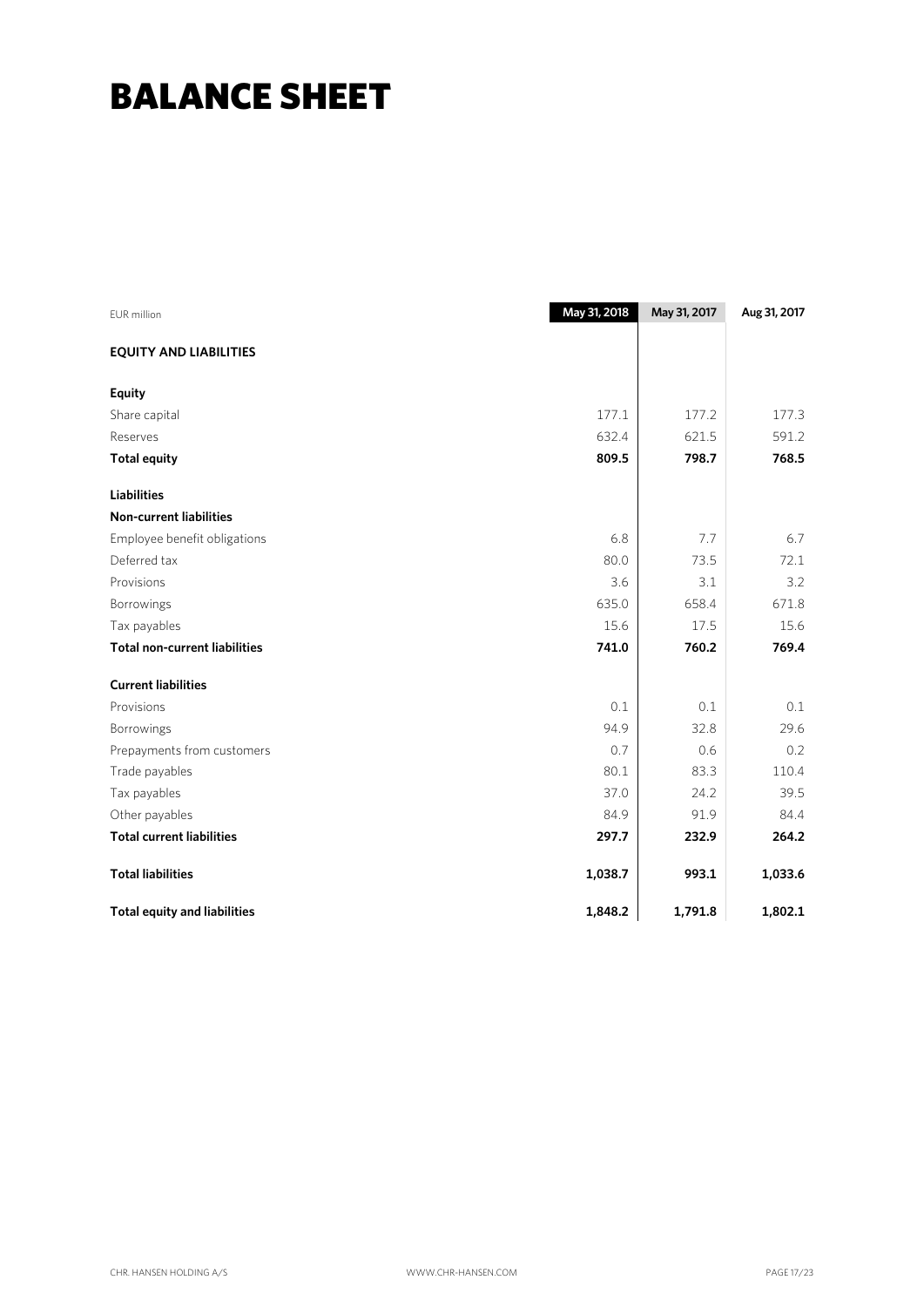## STATEMENT OF CHANGES IN EQUITY

|                                              |               |                         |                     |                             | 2017/18      |
|----------------------------------------------|---------------|-------------------------|---------------------|-----------------------------|--------------|
| EUR million                                  |               |                         |                     |                             |              |
|                                              | Share capital | Currency<br>translation | Cash flow<br>hedges | <b>Retained</b><br>earnings | <b>Total</b> |
| Equity at September 1, 2017                  | 177.3         | (38.2)                  | (1.9)               | 631.3                       | 768.5        |
| Total comprehensive income for the year, cf. |               |                         |                     |                             |              |
| statement of comprehensive income            | (0.2)         | (7.4)                   | 1.4                 | 158.1                       | 151.9        |
| <b>Transactions with owners:</b>             |               |                         |                     |                             |              |
| Purchase of treasury shares                  |               |                         |                     | (4.7)                       | (4.7)        |
| Exercised share options                      | -             |                         |                     | 0.8                         | 0.8          |
| Share-based payment                          |               |                         |                     | 5.0                         | 5.0          |
| Dividend                                     |               |                         |                     | (112.0)                     | (112.0)      |
| Equity at May 31, 2018                       | 177.1         | (45.6)                  | (0.5)               | 678.5                       | 809.5        |

|                                                                                   |               |                         |                            |                             | 2016/17 |
|-----------------------------------------------------------------------------------|---------------|-------------------------|----------------------------|-----------------------------|---------|
| EUR million                                                                       | Share capital | Currency<br>translation | <b>Cash flow</b><br>hedges | <b>Retained</b><br>earnings | Total   |
| Equity at September 1, 2016                                                       | 177.2         | (31.0)                  | (3.7)                      | 587.8                       | 730.3   |
| Total comprehensive income for the year, cf.<br>statement of comprehensive income |               | (2.0)                   | 1.6                        | 155.7                       | 155.3   |
| <b>Transactions with owners:</b>                                                  |               |                         |                            |                             |         |
| Purchase of treasury shares                                                       |               |                         |                            | (20.1)                      | (20.1)  |
| Exercised share options                                                           | ۰             | $\blacksquare$          |                            | 23.5                        | 23.5    |
| Share-based payment                                                               |               |                         |                            | 2.1                         | 2.1     |
| Dividend                                                                          |               |                         | ۰                          | (92.4)                      | (92.4)  |
| Equity at May 31, 2017                                                            | 177.2         | (33.0)                  | (2.1)                      | 656.6                       | 798.7   |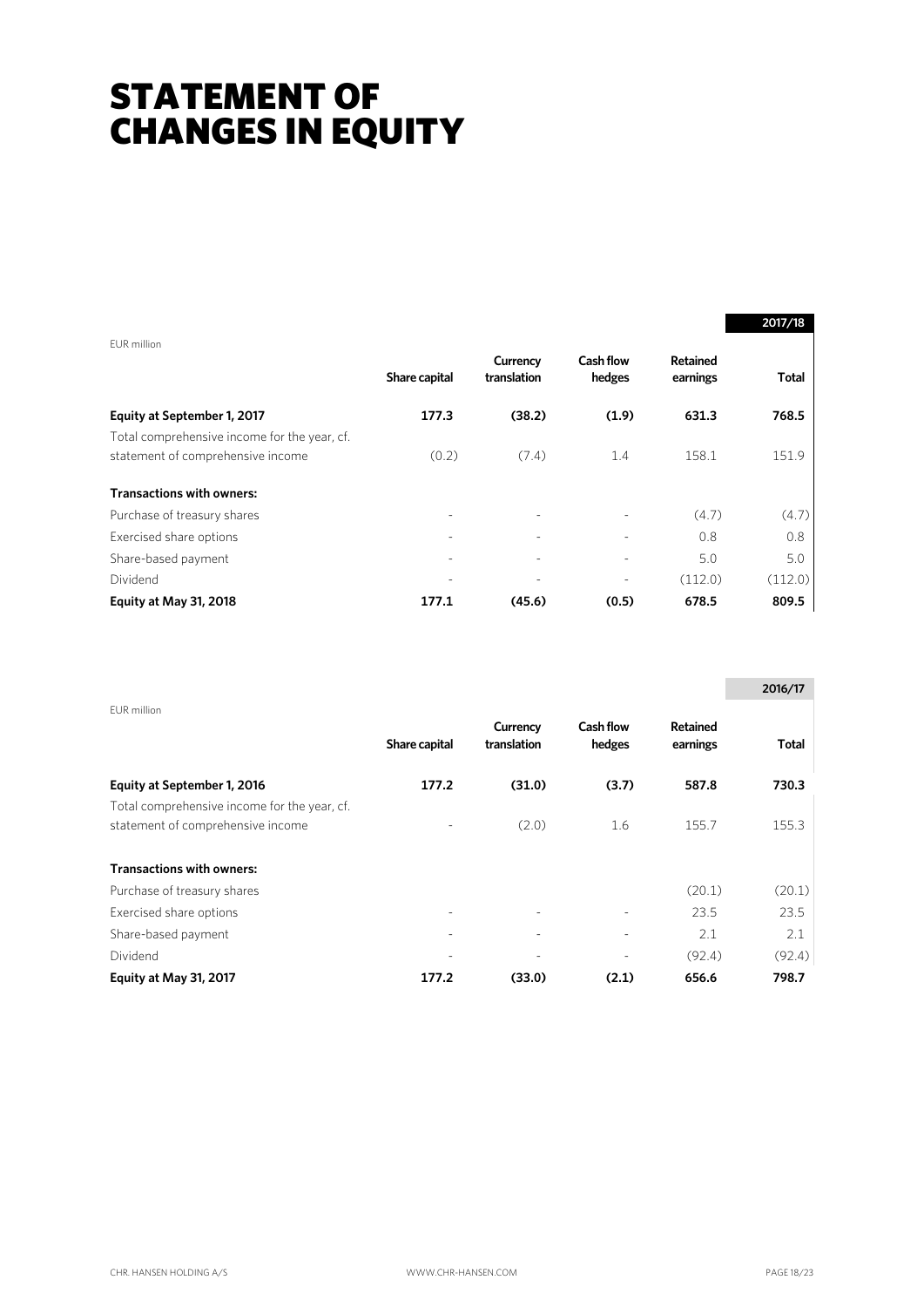## CASH FLOW STATEMENT

|                                                                          | Q3<br>2017/18            | Q <sub>3</sub><br>2016/17 | <b>YTD</b><br>2017/18 | <b>YTD</b><br>2016/17 |
|--------------------------------------------------------------------------|--------------------------|---------------------------|-----------------------|-----------------------|
| EUR million                                                              |                          |                           |                       |                       |
| <b>Operating profit</b>                                                  | 84.0                     | 81.2                      | 219.9                 | 215.8                 |
| Non-cash adjustments                                                     | 16.8                     | 16.5                      | 49.2                  | 40.2                  |
| Change in working capital                                                | (1.1)                    | 7.8                       | (71.2)                | (47.7)                |
| Interest payments made                                                   | (2.4)                    | (2.3)                     | (7.3)                 | (6.9)                 |
| Taxes paid                                                               | (5.3)                    | (12.7)                    | (42.7)                | (41.1)                |
| Cash flow from operating activities                                      | 92.0                     | 90.5                      | 147.9                 | 160.3                 |
| Investments in intangible assets                                         | (3.8)                    | (4.0)                     | (12.1)                | (10.4)                |
| Investments in property, plant and equipment                             | (23.8)                   | (18.3)                    | (60.5)                | (61.3)                |
| Sale of property, plant and equipment                                    | $\overline{\phantom{a}}$ |                           |                       | 2.3                   |
| Cash flow used for operational investing activities                      | (27.6)                   | (22.3)                    | (72.6)                | (69.4)                |
| Free operating cash flow                                                 | 64.4                     | 68.2                      | 75.3                  | 90.9                  |
| Acquisition of entities, net of cash acquired                            |                          |                           |                       | (73.0)                |
| Cash flow used for investing activities                                  | (27.6)                   | (22.3)                    | (72.6)                | (142.4)               |
| Free cash flow                                                           | 64.4                     | 68.2                      | 75.3                  | 17.9                  |
| Borrowings                                                               |                          | $\Box$                    | 139.1                 | 158.1                 |
| Repayment of long-term loans                                             | (52.1)                   | (51.7)                    | (112.8)               | (143.2)               |
| Exercise of options                                                      | 0.3                      | 1.1                       | 0.8                   | 23.5                  |
| Purchase of treasury shares, net                                         |                          | (13.3)                    | (4.7)                 | (20.1)                |
| Dividends paid                                                           |                          |                           | (112.0)               | (92.4)                |
| Cash flow used in financing activities                                   | (51.8)                   | (63.9)                    | (89.6)                | (74.1)                |
| Net cash flow for the year                                               | 12.6                     | 4.3                       | (14.3)                | (56.2)                |
| Cash and cash equivalents, beginning of period                           | 44.7                     | 60.6                      | 73.0                  | 119.8                 |
| Unrealized exchange gains/(losses) included in cash and cash equivalents |                          | (2.7)                     | (1.4)                 | (1.4)                 |
| Net cash flow for the year                                               | 12.6                     | 4.3                       | (14.3)                | (56.2)                |
| Cash and cash equivalents, end of period                                 | 57.3                     | 62.2                      | 57.3                  | 62.2                  |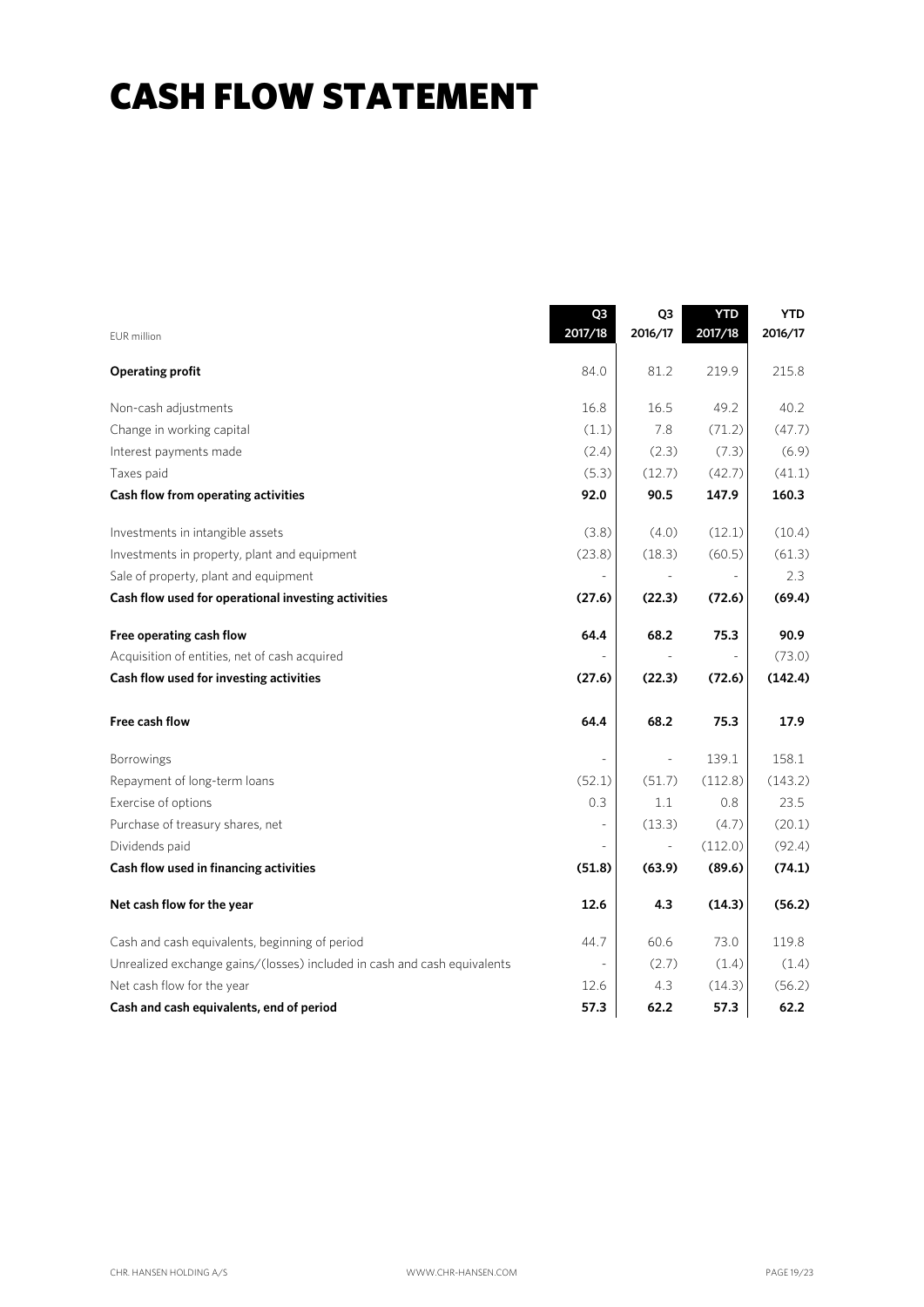| EUR million                                      |                                      |                              |                                 | Q3<br>2017/18 |
|--------------------------------------------------|--------------------------------------|------------------------------|---------------------------------|---------------|
|                                                  | Food<br>Cultures &<br><b>Enzymes</b> | Health &<br><b>Nutrition</b> | <b>Natural</b><br><b>Colors</b> | Group         |
| <b>INCOME STATEMENT</b>                          |                                      |                              |                                 |               |
| Revenue                                          | 165.9                                | 59.1                         | 57.7                            | 282.7         |
| EUR growth                                       | 2%                                   | 1%                           | 0%                              | 2%            |
| Organic growth                                   | 11%                                  | 7%                           | 6%                              | 9%            |
| EBITDA before special items                      | 67.6                                 | 22.6                         | 10.1                            | 100.3         |
| EBITDA margin before special items               | 40.7%                                | 38.2%                        | 17.5%                           | 35.5%         |
| Depreciation, amortization and impairment losses | (10.1)                               | (4.4)                        | (1.8)                           | (16.3)        |
| EBIT before special items                        | 57.5                                 | 18.2                         | 8.3                             | 84.0          |
| EBIT margin before special items                 | 34.7%                                | 30.8%                        | 14.4%                           | 29.7%         |
| Special items and net financial expenses         |                                      |                              |                                 | (5.4)         |
| Profit before tax                                |                                      |                              |                                 | 78.6          |

EUR million

|                                                  | Food<br>Cultures & | Health &         | <b>Natural</b> |        |
|--------------------------------------------------|--------------------|------------------|----------------|--------|
|                                                  | <b>Enzymes</b>     | <b>Nutrition</b> | <b>Colors</b>  | Group  |
| <b>INCOME STATEMENT</b>                          |                    |                  |                |        |
| Revenue                                          | 474.7              | 164.6            | 161.6          | 800.9  |
| EUR growth                                       | 5%                 | 1%               | $(1)\%$        | 3%     |
| Organic growth                                   | 12%                | 8%               | 5%             | 9%     |
| EBITDA before special items                      | 183.4              | 61.2             | 22.9           | 267.5  |
| EBITDA margin before special items               | 38.6%              | 37.2%            | 14.2%          | 33.4%  |
| Depreciation, amortization and impairment losses | (29.1)             | (13.2)           | (5.3)          | (47.6) |
| EBIT before special items                        | 154.3              | 48.0             | 17.6           | 219.9  |
| EBIT margin before special items                 | 32.5%              | 29.2%            | 10.9%          | 27.5%  |
| Special items and net financial expenses         |                    |                  |                | (14.6) |
| Profit before tax                                |                    |                  |                | 205.3  |

**YTD 2017/18**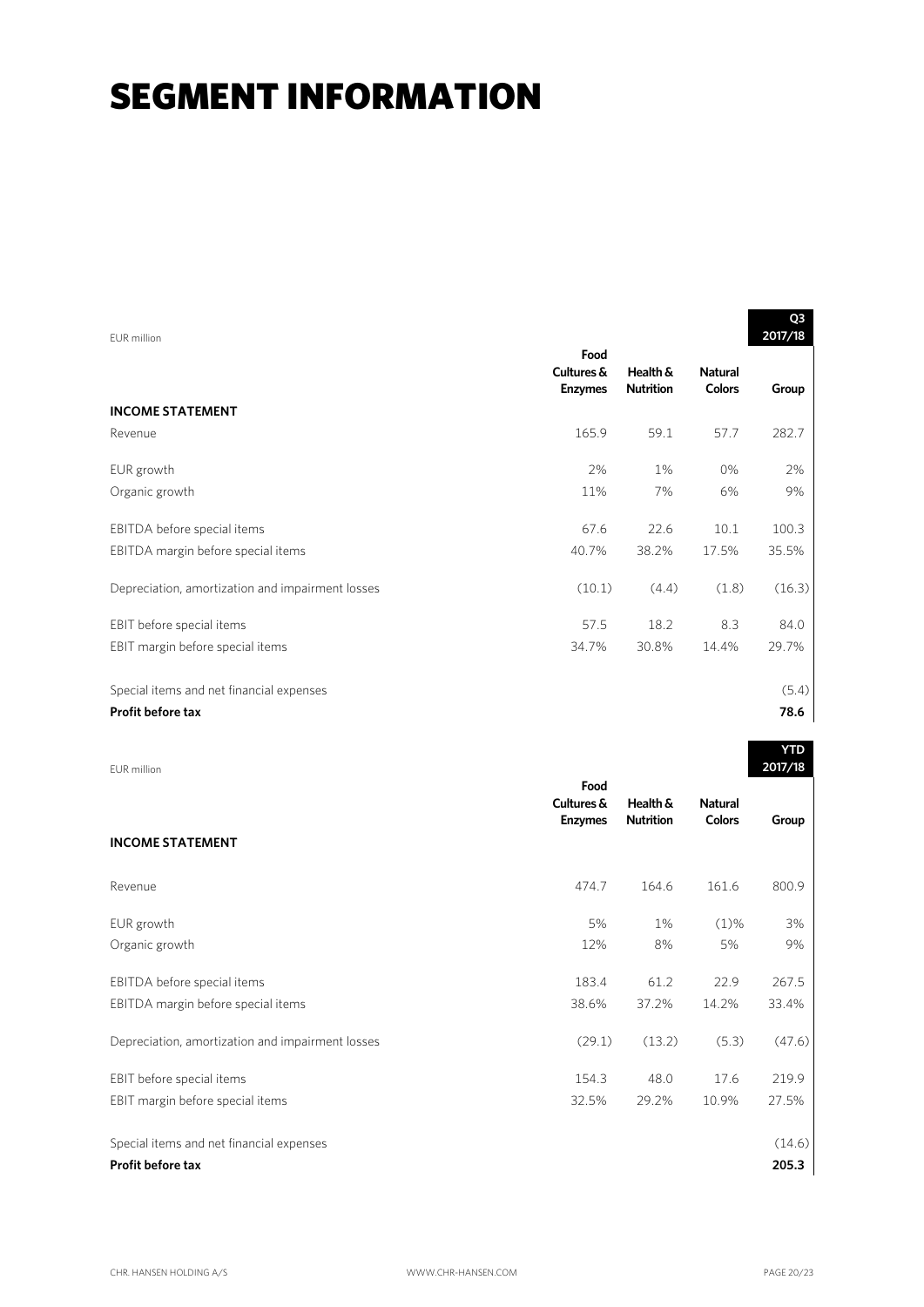(CONTINUED)

| EUR million                                      |                                      |                              |                                 | Q <sub>3</sub><br>2016/17 |
|--------------------------------------------------|--------------------------------------|------------------------------|---------------------------------|---------------------------|
|                                                  | Food<br>Cultures &<br><b>Enzymes</b> | Health &<br><b>Nutrition</b> | <b>Natural</b><br><b>Colors</b> | Group                     |
| <b>INCOME STATEMENT</b>                          |                                      |                              |                                 |                           |
| Revenue                                          | 162.0                                | 58.5                         | 57.9                            | 278.4                     |
| EUR growth                                       | 12%                                  | 12%                          | 8%                              | 11%                       |
| Organic growth                                   | 10%                                  | 14%                          | 6%                              | 10%                       |
| EBITDA before special items                      | 65.9                                 | 20.7                         | 9.9                             | 96.5                      |
| EBITDA margin before special items               | 40.7%                                | 35.4%                        | 17.0%                           | 34.7%                     |
| Depreciation, amortization and impairment losses | (9.1)                                | (4.1)                        | (1.7)                           | (14.9)                    |
| EBIT before special items                        | 56.8                                 | 16.6                         | 8.2                             | 81.6                      |
| EBIT margin before special items                 | 35.1%                                | 28.3%                        | 14.1%                           | 29.3%                     |
| Special items and net financial expenses         |                                      |                              |                                 | (5.4)                     |
| Profit before tax                                |                                      |                              |                                 | 76.2                      |
|                                                  |                                      |                              |                                 | <b>YTD</b>                |

| EUR million                                      |                                      |                              |                                 | 2016/17 |
|--------------------------------------------------|--------------------------------------|------------------------------|---------------------------------|---------|
| <b>INCOME STATEMENT</b>                          | Food<br>Cultures &<br><b>Enzymes</b> | Health &<br><b>Nutrition</b> | <b>Natural</b><br><b>Colors</b> | Group   |
|                                                  |                                      |                              |                                 |         |
| Revenue                                          | 452.9                                | 163.1                        | 163.5                           | 779.5   |
| EUR growth                                       | 10%                                  | 22%                          | 11%                             | 12%     |
| Organic growth                                   | 9%                                   | 12%                          | 9%                              | 10%     |
| EBITDA before special items                      | 178.5                                | 56.9                         | 25.3                            | 260.7   |
| EBITDA margin before special items               | 39.4%                                | 34.9%                        | 15.5%                           | 33.4%   |
| Depreciation, amortization and impairment losses | (26.6)                               | (12.0)                       | (4.9)                           | (43.5)  |
| EBIT before special items                        | 151.9                                | 44.9                         | 20.4                            | 217.2   |
| EBIT margin before special items                 | 33.6%                                | 27.5%                        | 12.5%                           | 27.9%   |
| Special items and net financial expenses         |                                      |                              |                                 | (12.2)  |
| <b>Profit before tax</b>                         |                                      |                              |                                 | 205.0   |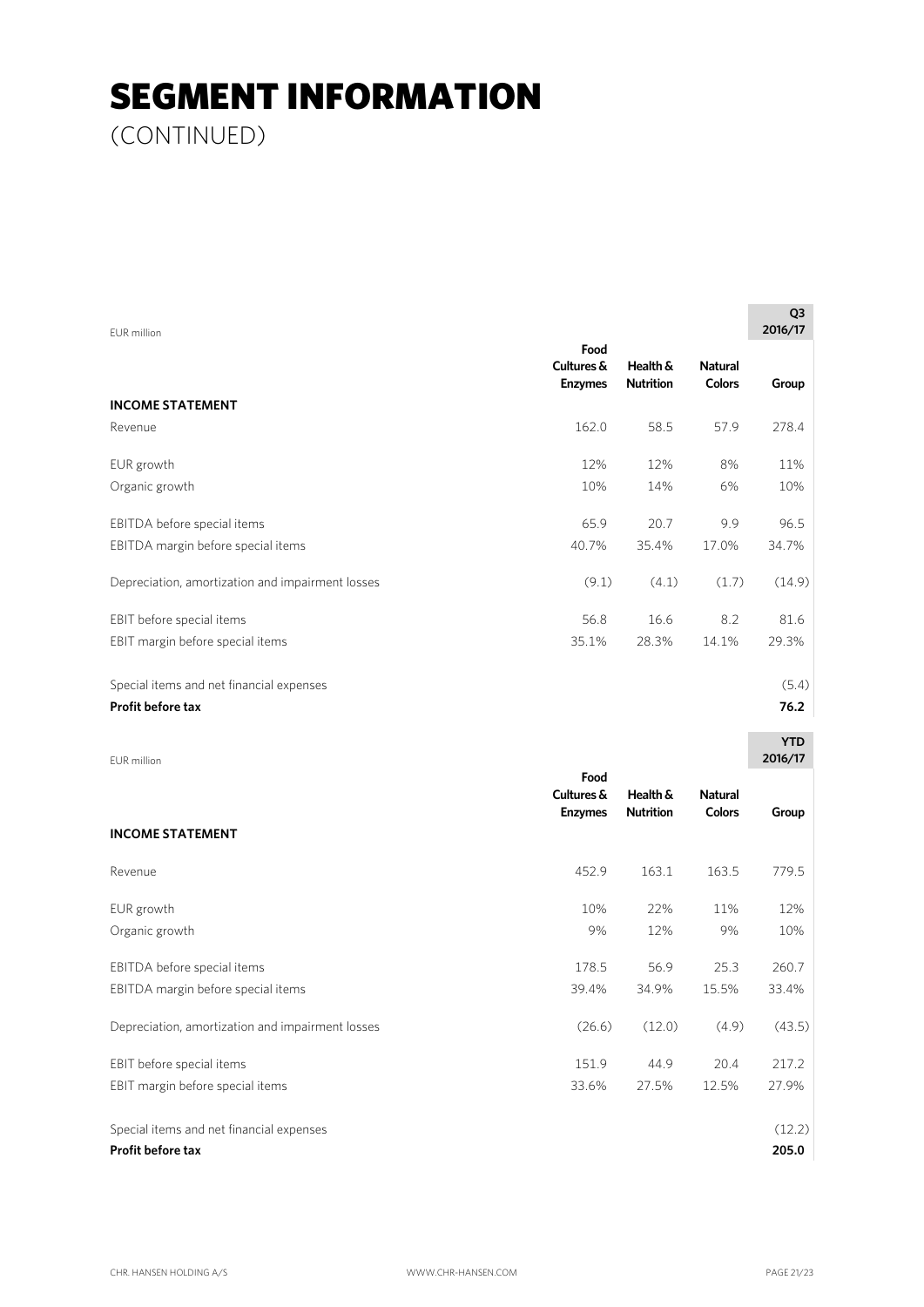(CONTINUED)

|                                                         |                |                  |                | May 31,         |
|---------------------------------------------------------|----------------|------------------|----------------|-----------------|
| <b>EUR</b> million                                      | Food           |                  |                | 2018            |
|                                                         | Cultures &     | Health &         | <b>Natural</b> |                 |
| <b>ASSETS</b>                                           | <b>Enzymes</b> | <b>Nutrition</b> | Colors         | Group           |
| Goodwill                                                | 532.0          | 232.3            |                | 764.3           |
| Other intangible assets                                 | 98.2           | 104.3            | 16.7           | 219.2           |
| Intangible assets                                       | 630.2          | 336.6            | 16.7           | 983.5           |
| Property, plant and equipment                           | 292.3          | 104.6            | 47.1           | 444.0           |
| Total non-current assets excluding deferred tax         | 922.5          | 441.2            | 63.8           | 1,427.5         |
| Inventories                                             | 72.5           | 27.2             | 52.6           | 152.3           |
| Trade receivables                                       | 93.3           | 32.9             | 39.4           | 165.6           |
| Trade payables                                          | (39.3)         | (15.1)           | (25.7)         | (80.1)          |
| Net working capital                                     | 126.5          | 45.0             | 66.3           | 237.8           |
| Assets not allocated                                    |                |                  |                | 102.8           |
| Group assets                                            |                |                  |                | 1,848.2         |
| Invested capital excluding goodwill                     | 517.0          | 253.9            | 130.1          | 901.0           |
| <b>ROIC excluding goodwill</b>                          | 41.6%          | 26.0%            | 20.1%          | 34.2%           |
| Investment in non-current assets excluding deferred tax | 47.3           | 18.5             | 6.8            | 72.6            |
|                                                         |                |                  |                | May 31,<br>2017 |
|                                                         | Food           |                  |                |                 |
|                                                         | Cultures &     | Health &         | <b>Natural</b> |                 |
| <b>ASSETS</b>                                           | <b>Enzymes</b> | <b>Nutrition</b> | Colors         | Group           |
| Goodwill                                                | 540.5          | 233.3            |                | 773.8           |
| Other intangible assets                                 | 100.6          | 116.3            | 15.6           | 232.5           |
| Intangible assets                                       | 641.1          | 349.6            | 15.6           | 1,006.3         |
| Property, plant and equipment                           | 259.0          | 89.8             | 44.1           | 392.9           |
| Total non-current assets excluding deferred tax         | 900.1          | 439.4            | 59.7           | 1,399.2         |
| Inventories                                             | 65.5           | 26.7             | 45.9           | 138.1           |
| Trade receivables                                       | 83.2           | 31.9             | 36.2           | 151.3           |
| Trade payables                                          | (41.2)         | (14.5)           | (27.6)         | (83.3)          |
| Net working capital                                     | 107.5          | 44.1             | 54.5           | 206.1           |
| Assets not allocated                                    |                |                  |                | 103.2           |
| Group assets                                            |                |                  |                | 1,791.8         |
| Invested capital excluding goodwill                     | 467.1          | 250.2            | 114.2          | 831.5           |
| <b>ROIC excluding goodwill</b>                          | 45.0%          | 26.4%            | 27.4%          | 37.4%           |
| Investment in non-current assets excluding deferred tax | 46.7           | 18.6             | 6.4            | 71.7            |